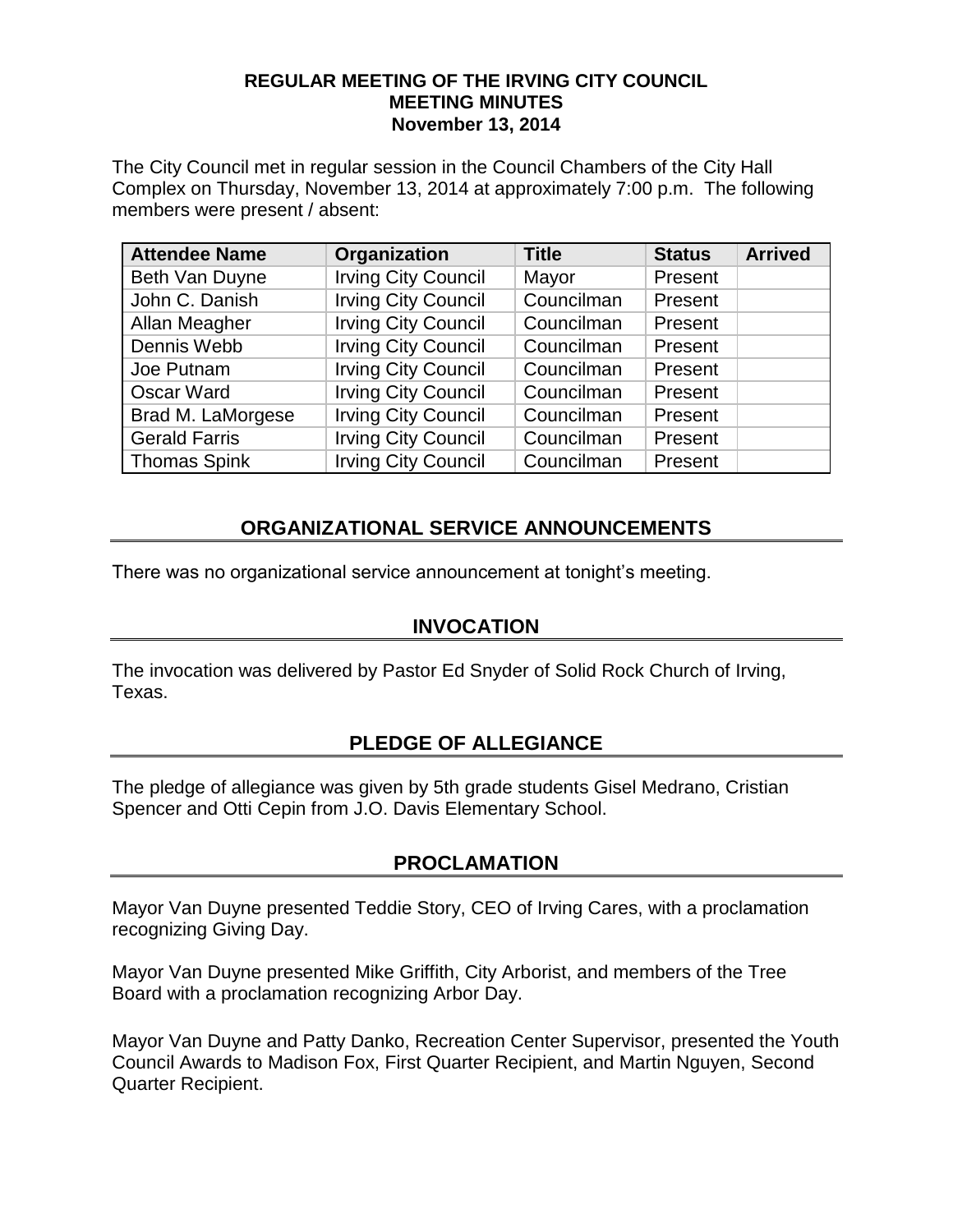## **CITIZENS' FORUM**

Citizens are invited to speak for three (3) minutes on matters relating to City government and on items not listed on the regular agenda.

Nick Hockman, 1334 S. Irving Height Dr., Irving, TX - Mr. Hockman addressed the Council regarding the Oakwood Drive Town Homes that he has purchased to improve.

George Stephenson, 2105 David Dr., Irving, TX - Mr. Stephenson spoke to the Council regarding code enforcement.

Tina Thomas, 2713 Wesleyan Dr., Irving, TX - Ms. Thomas spoke to the Council about zoning case #ZC14 - 0025 and provided additional documents in regard to this item.

Tammy Picard, 2806 Stanford Dr., Irving, TX - Ms. Picard spoke to the Council regarding code enforcement and inspections.

David Bennett, 3577 N. Belt Line Rd., #1010, Irving, TX - Mr. Bennett spoke regarding ballroom dancing and healthy habits for children.

# **CITY COUNCIL AGENDA**

### **1 City Operations Update**

Joe Moses, Assistant Director of Parks and Recreation, invited everyone to the Holiday Extravaganza December 6, 2014 that includes a Chili Cook-Off, Parade, and Tree Lighting.

Chris Hillman, City Manager, introduced a short video of the dedication and grand opening of the new Victoria Castle Playground.

### **2 Heritage Crossing Update**

There was no Heritage Crossing Update given at tonight's meeting.

**3 Ordinance No. ORD-2014-9638 --** Second Public Hearing and Adoption -- Re-Enacting Chapter 56 Entitled "Curfew Hours for Minors" of the Code of Civil and Criminal Ordinances of the City of Irving, Texas, Providing for a Curfew for Persons Under the Age of Seventeen in the City of Irving

Mayor Van Duyne opened the public hearing at approximately 7:34 p.m.

No one signed up to speak on this item at tonight's meeting.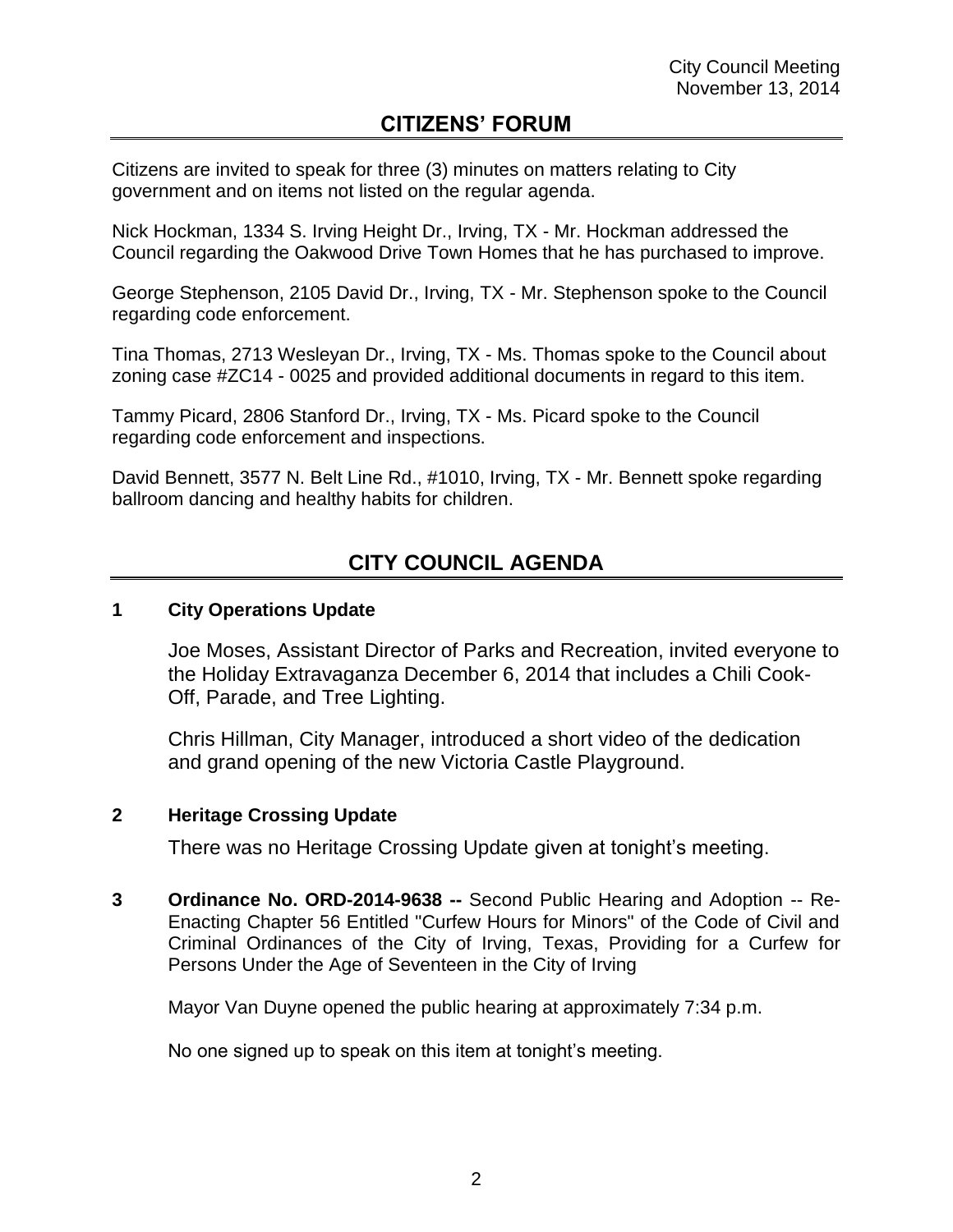Mayor Van Duyne opened the public hearing at approximately 7:34 p.m.

No one signed up to speak on this item at tonight's meeting.

Mayor Van Duyne closed the public hearing at approximately 7:34 p.m.

Motioned by Councilman Danish, seconded by Councilman Ward to Approve an Ordinance Re-Enacting Chapter 56 Entitled "Curfew Hours for Minors" of the Code of Civil and Criminal Ordinances of the City of Irving, Texas, Providing for a Curfew for Persons Under the Age of Seventeen in the City of Irving

Motion approved 9-0.

The electronic board was malfunctioning and Councilman Danish verbally voted aye.

| <b>RESULT:</b>                                                                       | <b>ADOPTED [UNANIMOUS]</b> |
|--------------------------------------------------------------------------------------|----------------------------|
| <b>MOVER:</b>                                                                        | John C. Danish, Councilman |
| <b>SECONDER:</b>                                                                     | Oscar Ward, Councilman     |
| Van Duyne, Danish, Meagher, Webb, Putnam, Ward, LaMorgese,<br>AYES:<br>Farris, Spink |                            |

## **CONSENT AGENDA**

Motioned by Councilman LaMorgese, seconded by Councilman Farris to approve consent agenda items 4-34 and postponed item 29 to the December 11, 2014 council meeting.

Motion approved 9-0.

### **4 Approving Minutes for Wednesday, October 22, 2014**

| <b>RESULT:</b>                                                                       | <b>ACCEPTED [UNANIMOUS]</b>   |  |
|--------------------------------------------------------------------------------------|-------------------------------|--|
| <b>MOVER:</b>                                                                        | Brad M. LaMorgese, Councilman |  |
| <b>SECONDER:</b>                                                                     | Gerald Farris, Councilman     |  |
| Van Duyne, Danish, Meagher, Webb, Putnam, Ward, LaMorgese,<br>AYES:<br>Farris, Spink |                               |  |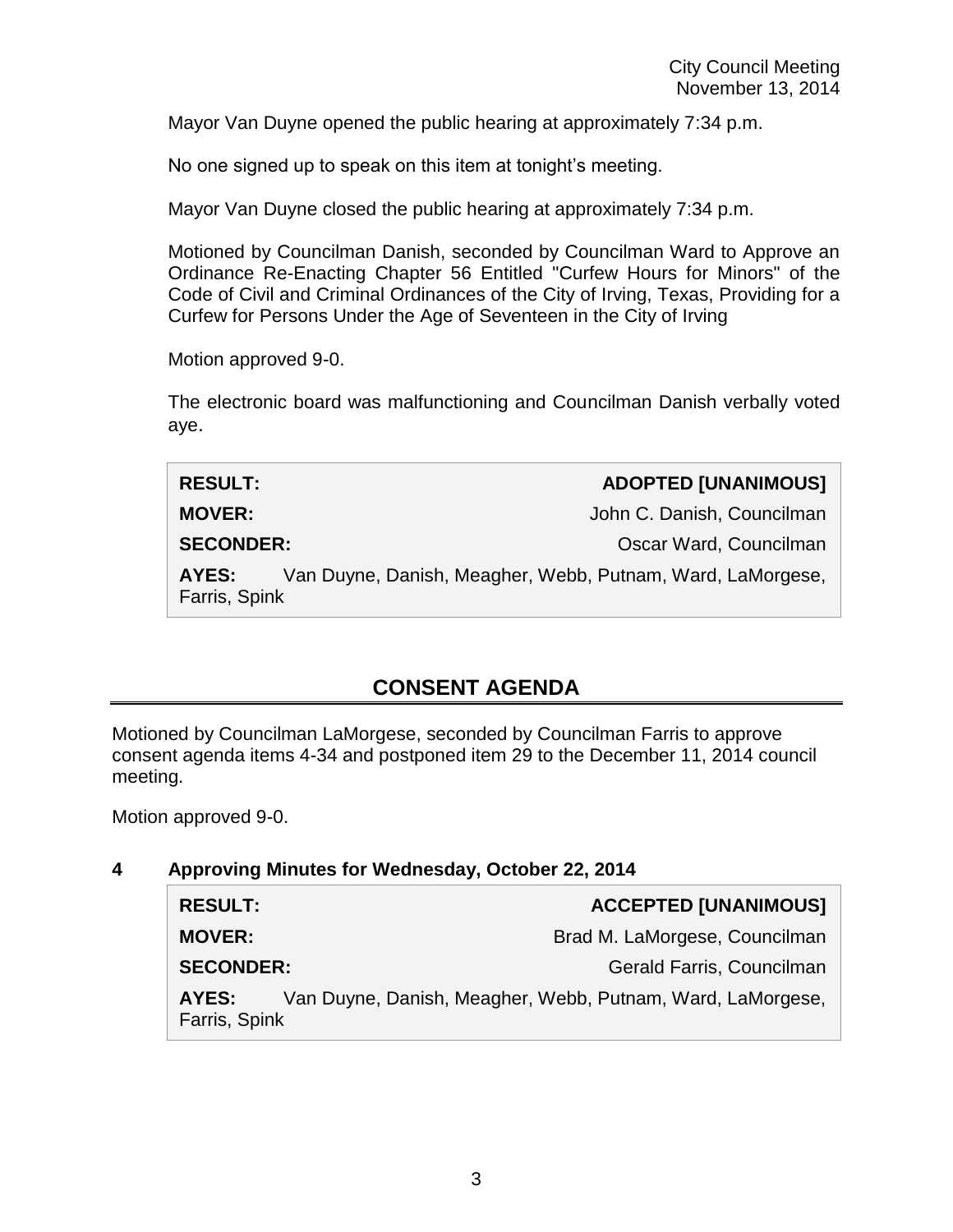### **5 Approving Minutes for Thursday, October 23, 2014**

**RESULT: ACCEPTED [UNANIMOUS]**

**MOVER:** Brad M. LaMorgese, Councilman

**SECONDER:** Gerald Farris, Councilman

**AYES:** Van Duyne, Danish, Meagher, Webb, Putnam, Ward, LaMorgese, Farris, Spink

**6 Resolution No. RES-2014-395 --** Approving a Grant Application Submittal, Designating the Mayor as the City's Authorized Official, and Authorizing the Mayor to Accept, Reject, Alter or Terminate the U.S. Department of Homeland Security Federal Emergency Management Agency Assistance to Firefighters Grant for Fiscal Year 2014.

| <b>RESULT:</b>         | <b>ADOPTED [UNANIMOUS]</b>                                 |
|------------------------|------------------------------------------------------------|
| <b>MOVER:</b>          | Brad M. LaMorgese, Councilman                              |
| <b>SECONDER:</b>       | Gerald Farris, Councilman                                  |
| AYES:<br>Farris, Spink | Van Duyne, Danish, Meagher, Webb, Putnam, Ward, LaMorgese, |

**7 Resolution No. RES-2014-396 --** Reimbursing the City of Irving for Capital Expenditures for Projects in Advance of the Fiscal Year 2014-15 General Obligation Bond Sale and Water/Sewer Revenue Bond Sale in an Amount Not to Exceed \$26,050,000

| <b>RESULT:</b>                                                                       | <b>ADOPTED [UNANIMOUS]</b>    |  |
|--------------------------------------------------------------------------------------|-------------------------------|--|
| <b>MOVER:</b>                                                                        | Brad M. LaMorgese, Councilman |  |
| <b>SECONDER:</b>                                                                     | Gerald Farris, Councilman     |  |
| Van Duyne, Danish, Meagher, Webb, Putnam, Ward, LaMorgese,<br>AYES:<br>Farris, Spink |                               |  |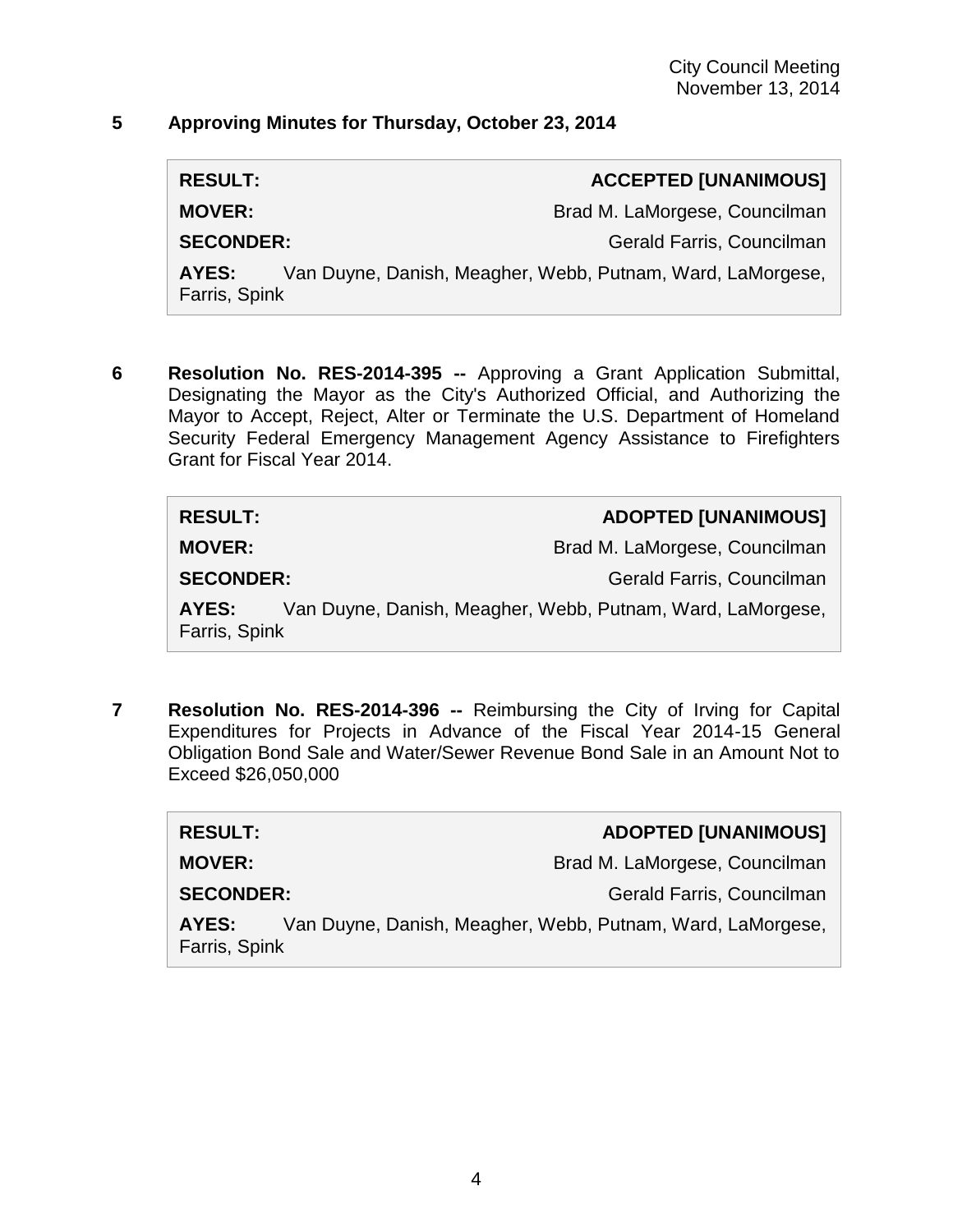**8 Resolution No. RES-2014-397 --** Approving a Discretionary Service Agreement Between the City of Irving and Oncor Electric Delivery Company, LLC, in the Amount of \$70,578.42, for the Installation of Streetlights Along O'Connor Boulevard Between SH 114 and Riverside Drive and Along a Portion of Las Colinas Boulevard South of O'Connor Boulevard

| <b>RESULT:</b>                                                                       | <b>ADOPTED [UNANIMOUS]</b>    |  |
|--------------------------------------------------------------------------------------|-------------------------------|--|
| <b>MOVER:</b>                                                                        | Brad M. LaMorgese, Councilman |  |
| <b>SECONDER:</b>                                                                     | Gerald Farris, Councilman     |  |
| Van Duyne, Danish, Meagher, Webb, Putnam, Ward, LaMorgese,<br>AYES:<br>Farris, Spink |                               |  |

**9 Resolution No. RES-2014-398 --** Approving a Discretionary Service Agreement Between the City of Irving and Verizon, in the Amount of \$89,706.28 for the Undergrounding of Aerial Telephone Facilities Along MacArthur Boulevard from Grauwyler to Rock Island

| <b>RESULT:</b>                                                                       | <b>ADOPTED [UNANIMOUS]</b>    |
|--------------------------------------------------------------------------------------|-------------------------------|
| <b>MOVER:</b>                                                                        | Brad M. LaMorgese, Councilman |
| <b>SECONDER:</b>                                                                     | Gerald Farris, Councilman     |
| Van Duyne, Danish, Meagher, Webb, Putnam, Ward, LaMorgese,<br>AYES:<br>Farris, Spink |                               |

**10 Resolution No. RES-2014-399 --** Approving a Discretionary Service Agreement Between the City of Irving and Oncor Electric Delivery Company, LLC, in the Amount of \$394,207.84 for the Undergrounding of Overhead Power Lines Along Riverside Drive Section 2.1

| <b>RESULT:</b>                                                                       | <b>ADOPTED [UNANIMOUS]</b>    |
|--------------------------------------------------------------------------------------|-------------------------------|
| <b>MOVER:</b>                                                                        | Brad M. LaMorgese, Councilman |
| <b>SECONDER:</b>                                                                     | Gerald Farris, Councilman     |
| Van Duyne, Danish, Meagher, Webb, Putnam, Ward, LaMorgese,<br>AYES:<br>Farris, Spink |                               |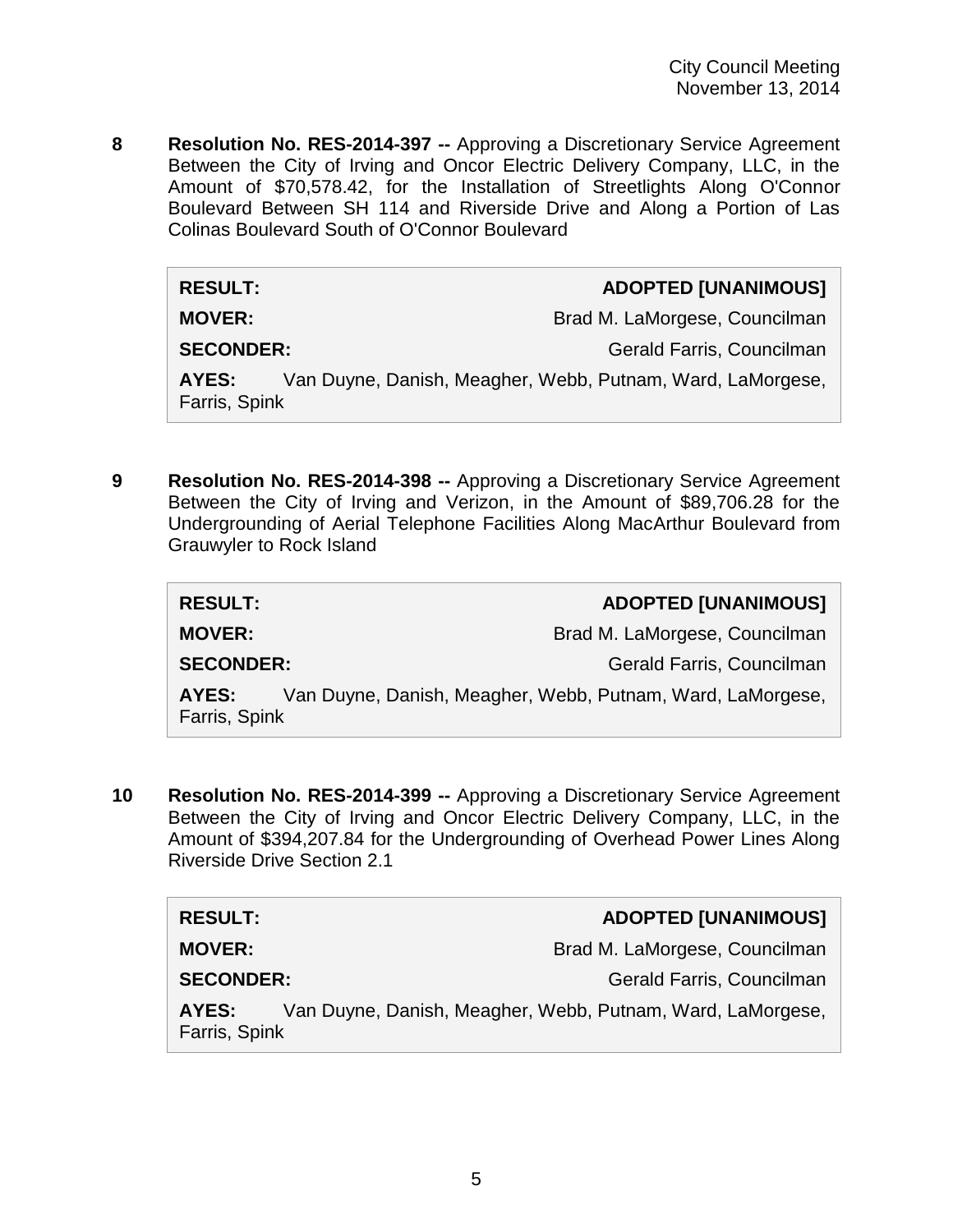**11 Resolution No. RES-2014-400 --** Approving an Agreement with Cougar Galleries, Inc. in the Amount of \$89,300.00 to Produce a Sculpture for the Irving Veterans Memorial Park

 $RESULT:$ 

**MOVER:** Brad M. LaMorgese, Councilman **SECONDER:** Gerald Farris, Councilman **AYES:** Van Duyne, Danish, Meagher, Webb, Putnam, Ward, LaMorgese, Farris, Spink

**12 Resolution No. RES-2014-401 --** Awarding a Contract to Toxey/McMillan Design Associates LLC, in the Amount of \$50,000.00, for the Irving Museum and Heritage Center Feasibility Study

| <b>RESULT:</b>                                                                       | <b>ADOPTED [UNANIMOUS]</b>    |  |
|--------------------------------------------------------------------------------------|-------------------------------|--|
| <b>MOVER:</b>                                                                        | Brad M. LaMorgese, Councilman |  |
| <b>SECONDER:</b>                                                                     | Gerald Farris, Councilman     |  |
| Van Duyne, Danish, Meagher, Webb, Putnam, Ward, LaMorgese,<br>AYES:<br>Farris, Spink |                               |  |

**13 Resolution No. RES-2014-402 --** Approving the Purchase from Presidio in the Amount of \$104,650.83 for Cisco SmartNet Renewal through the State of Texas Department of Information Resources (DIR) Program

| <b>RESULT:</b>                                                                       | <b>ADOPTED [UNANIMOUS]</b>    |  |
|--------------------------------------------------------------------------------------|-------------------------------|--|
| <b>MOVER:</b>                                                                        | Brad M. LaMorgese, Councilman |  |
| <b>SECONDER:</b>                                                                     | Gerald Farris, Councilman     |  |
| Van Duyne, Danish, Meagher, Webb, Putnam, Ward, LaMorgese,<br>AYES:<br>Farris, Spink |                               |  |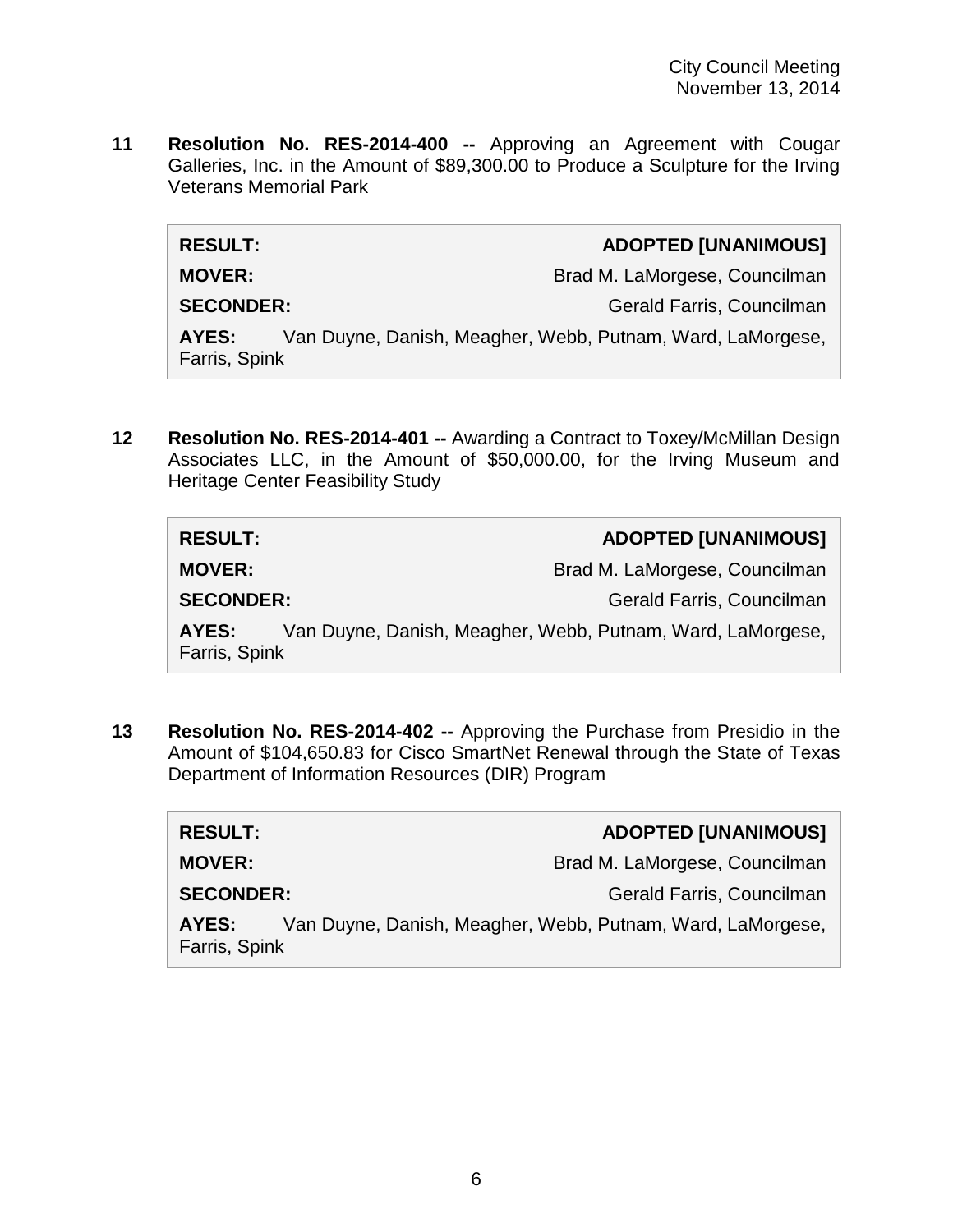**14 Resolution No. RES-2014-403 --** Approving a Payment in Lieu of Tax Agreement and Authorizing the Mayor to Execute a Letter of Support for DMG Mori Seiki, U.S.A., Inc., to Receive Foreign Trade Zone Designation

| <b>RESULT:</b>                                                                       | <b>ADOPTED [UNANIMOUS]</b>    |
|--------------------------------------------------------------------------------------|-------------------------------|
| <b>MOVER:</b>                                                                        | Brad M. LaMorgese, Councilman |
| <b>SECONDER:</b>                                                                     | Gerald Farris, Councilman     |
| Van Duyne, Danish, Meagher, Webb, Putnam, Ward, LaMorgese,<br>AYES:<br>Farris, Spink |                               |

**15 Resolution No. RES-2014-404 --** Approving Amendment No. 3 to Agreement for Services and Lease Between the City of Irving and Irving Cares, Inc., for the City's Human Services Building Located at 440 South Nursery Road

| <b>RESULT:</b>         | <b>ADOPTED [UNANIMOUS]</b>                                 |
|------------------------|------------------------------------------------------------|
| <b>MOVER:</b>          | Brad M. LaMorgese, Councilman                              |
| <b>SECONDER:</b>       | Gerald Farris, Councilman                                  |
| AYES:<br>Farris, Spink | Van Duyne, Danish, Meagher, Webb, Putnam, Ward, LaMorgese, |

**16 Resolution No. RES-2014-405 --** Approving the Purchase of Cellular Equipment for Water Utilities Supervisory Control and Data Acquisition Communications (SCADA) from Xylem Water Solutions USA, Inc., in an Amount Not to Exceed \$143,630.94

| <b>RESULT:</b>         | <b>ADOPTED [UNANIMOUS]</b>                                 |
|------------------------|------------------------------------------------------------|
| <b>MOVER:</b>          | Brad M. LaMorgese, Councilman                              |
| <b>SECONDER:</b>       | Gerald Farris, Councilman                                  |
| AYES:<br>Farris, Spink | Van Duyne, Danish, Meagher, Webb, Putnam, Ward, LaMorgese, |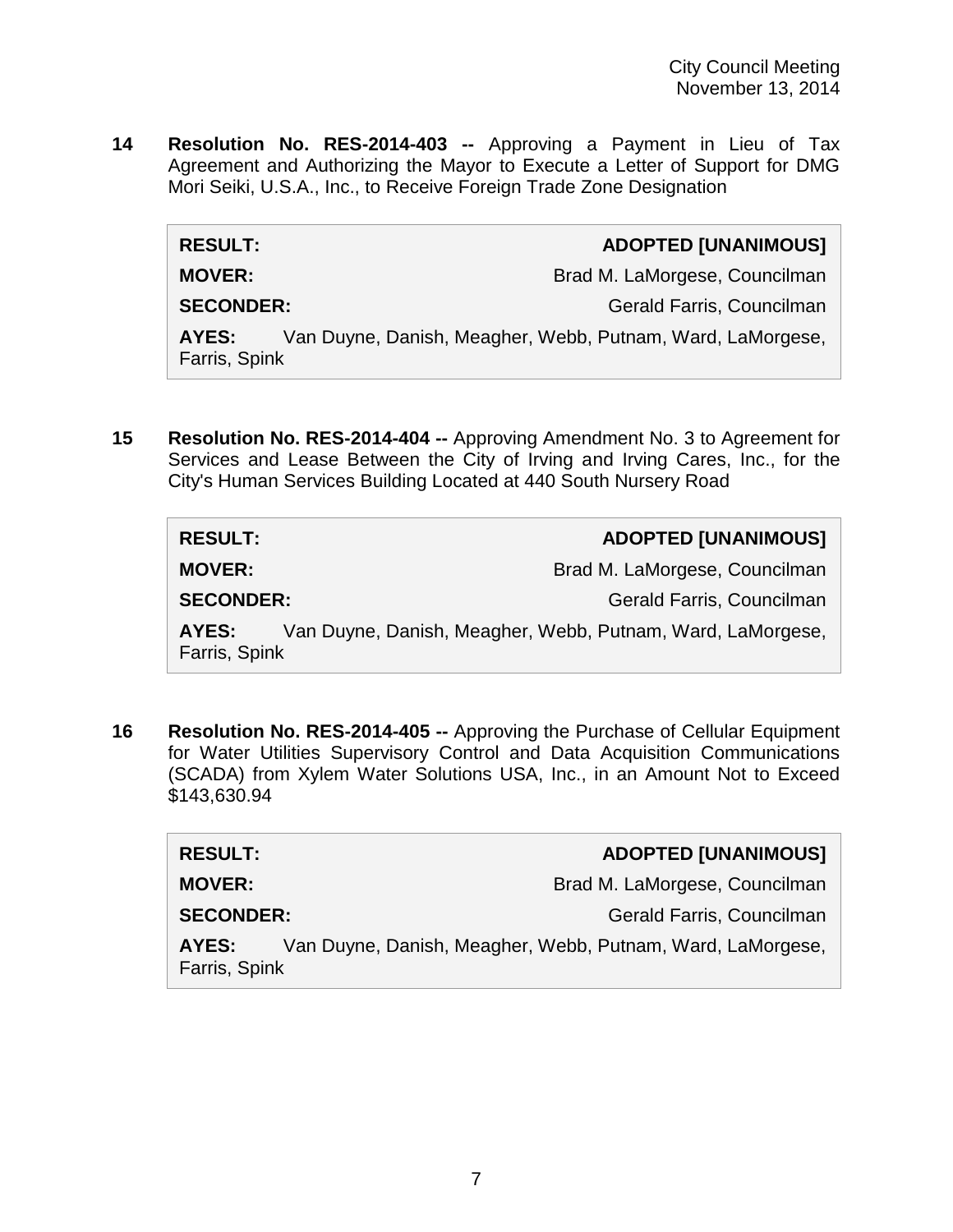**17 Resolution No. RES-2014-406 --** Approving the Purchase of Non-Destructive Leak Detection Services for the 48-Inch Jamison Water Transmission Main from Pure Technologies U.S., Inc., in an Amount Not to Exceed \$68,400.00 through a Cooperative Purchasing Agreement with the City of Dallas

#### **RESULT: ADOPTED [UNANIMOUS]**

**MOVER:** Brad M. LaMorgese, Councilman

**SECONDER:** Gerald Farris, Councilman

**AYES:** Van Duyne, Danish, Meagher, Webb, Putnam, Ward, LaMorgese, Farris, Spink

**18 Resolution No. RES-2014-407 --** Approving a Revised Community Development Block Grant Contract with Brighter Tomorrows, Inc., To Provide Additional Funding for Case Management for a Total Amount Not to Exceed \$46,000.00

| <b>RESULT:</b>         | <b>ADOPTED [UNANIMOUS]</b>                                 |
|------------------------|------------------------------------------------------------|
| <b>MOVER:</b>          | Brad M. LaMorgese, Councilman                              |
| <b>SECONDER:</b>       | Gerald Farris, Councilman                                  |
| AYES:<br>Farris, Spink | Van Duyne, Danish, Meagher, Webb, Putnam, Ward, LaMorgese, |

**19 Resolution No. RES-2014-408 --** Accepting the Conveyance of Irving Housing Finance Corporation Assets and Proceeds to the City of Irving Upon Completion of Grant-Funded Projects

| <b>RESULT:</b>         | <b>ADOPTED [UNANIMOUS]</b>                                 |
|------------------------|------------------------------------------------------------|
| <b>MOVER:</b>          | Brad M. LaMorgese, Councilman                              |
| <b>SECONDER:</b>       | Gerald Farris, Councilman                                  |
| AYES:<br>Farris, Spink | Van Duyne, Danish, Meagher, Webb, Putnam, Ward, LaMorgese, |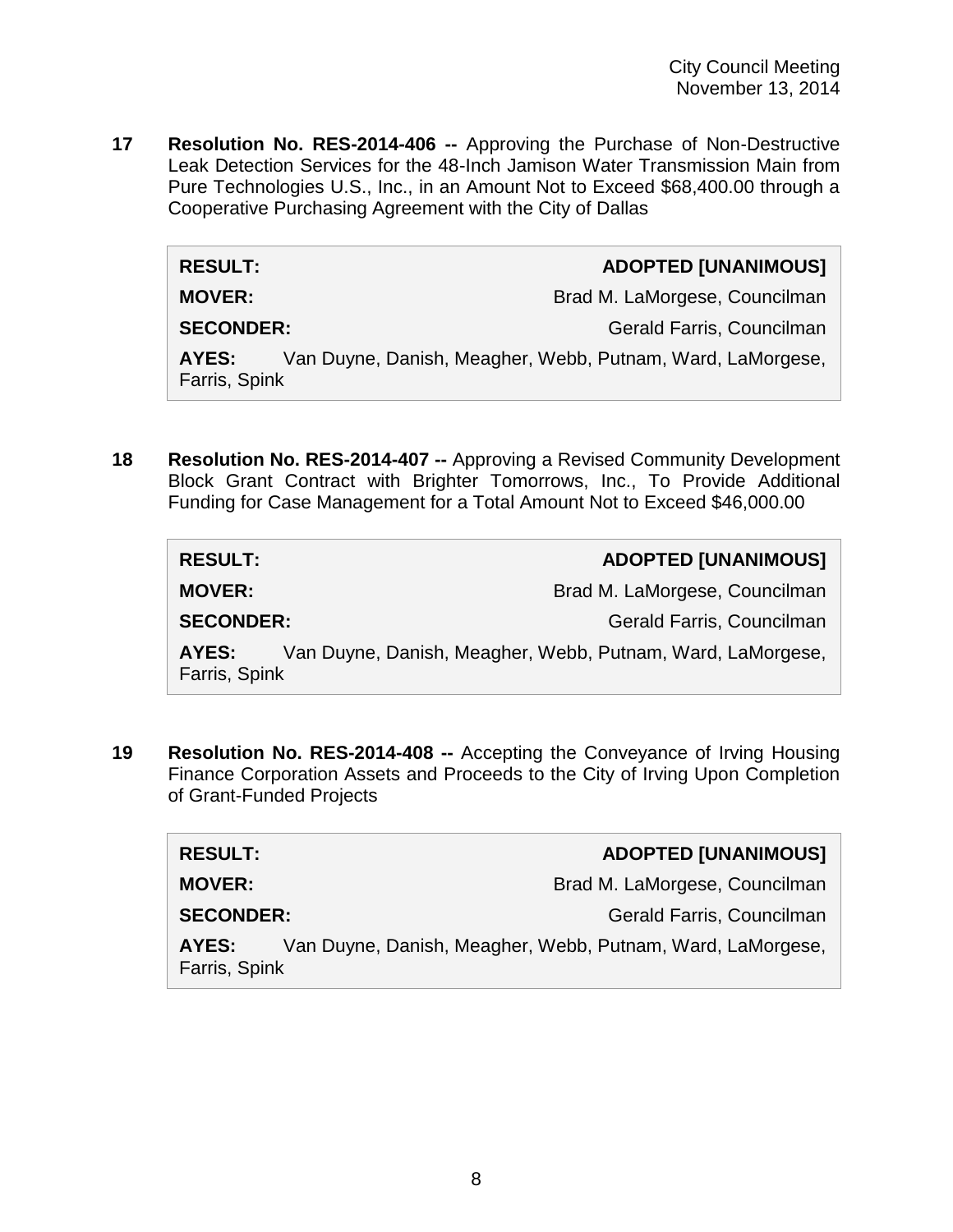**20 Resolution No. RES-2014-409 --** Approving and Accepting the Bid of GT Distributors, Inc., in the Total Estimated Amount of \$244,691.85 for Police Ammunition

| <b>RESULT:</b>   | <b>ADOPTED [UNANIMOUS]</b>                                                                                                                                                                                                                                                                                                                                                                                                       |
|------------------|----------------------------------------------------------------------------------------------------------------------------------------------------------------------------------------------------------------------------------------------------------------------------------------------------------------------------------------------------------------------------------------------------------------------------------|
| <b>MOVER:</b>    | Brad M. LaMorgese, Councilman                                                                                                                                                                                                                                                                                                                                                                                                    |
| <b>SECONDER:</b> | Gerald Farris, Councilman                                                                                                                                                                                                                                                                                                                                                                                                        |
| $\lambda VFA$ .  | $\mathcal{L}_{\mathcal{L}}$ $\mathcal{L}_{\mathcal{L}}$ $\mathcal{L}_{\mathcal{L}}$ $\mathcal{L}_{\mathcal{L}}$ $\mathcal{L}_{\mathcal{L}}$ $\mathcal{L}_{\mathcal{L}}$ $\mathcal{L}_{\mathcal{L}}$ $\mathcal{L}_{\mathcal{L}}$ $\mathcal{L}_{\mathcal{L}}$ $\mathcal{L}_{\mathcal{L}}$ $\mathcal{L}_{\mathcal{L}}$ $\mathcal{L}_{\mathcal{L}}$ $\mathcal{L}_{\mathcal{L}}$ $\mathcal{L}_{\mathcal{L}}$ $\mathcal{L}_{\mathcal{$ |

**AYES:** Van Duyne, Danish, Meagher, Webb, Putnam, Ward, LaMorgese, Farris, Spink

**21 Resolution No. RES-2014-410 --** Approving the Single Source Purchase from TASER International, Inc., in the Total Amount of \$75,294.25 for Tasers and Related Equipment.

| <b>RESULT:</b>         | <b>ADOPTED [UNANIMOUS]</b>                                 |
|------------------------|------------------------------------------------------------|
| <b>MOVER:</b>          | Brad M. LaMorgese, Councilman                              |
| <b>SECONDER:</b>       | Gerald Farris, Councilman                                  |
| AYES:<br>Farris, Spink | Van Duyne, Danish, Meagher, Webb, Putnam, Ward, LaMorgese, |

**22 Resolution No. RES-2014-411 --** Approving a Master Interlocal/Cooperative Purchasing Agreement Between Dallas County and the City of Irving

| <b>RESULT:</b>         | <b>ADOPTED [UNANIMOUS]</b>                                 |
|------------------------|------------------------------------------------------------|
| <b>MOVER:</b>          | Brad M. LaMorgese, Councilman                              |
| <b>SECONDER:</b>       | Gerald Farris, Councilman                                  |
| AYES:<br>Farris, Spink | Van Duyne, Danish, Meagher, Webb, Putnam, Ward, LaMorgese, |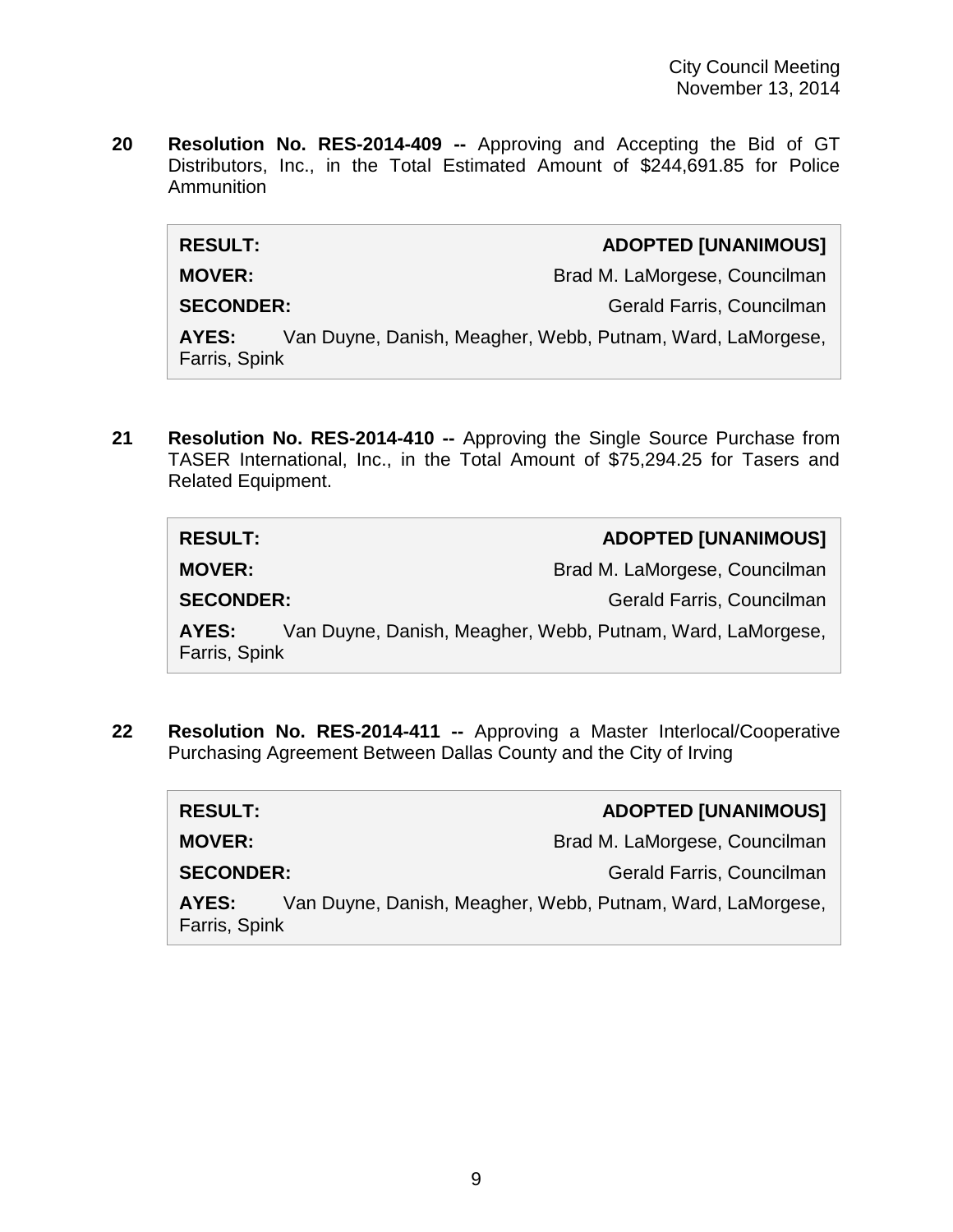**23 Resolution No. RES-2014-412 --** Approving the Purchase from Libra-Tech Corporation for Chairs for South Library in the Amount of \$66,253.08 through the Texas Multiple Award Schedule (TXMAS) Local Government Statewide Cooperative Purchasing Program

#### **RESULT: ADOPTED [UNANIMOUS]**

**MOVER:** Brad M. LaMorgese, Councilman

**SECONDER:** Gerald Farris, Councilman

**AYES:** Van Duyne, Danish, Meagher, Webb, Putnam, Ward, LaMorgese, Farris, Spink

**24 Resolution No. RES-2014-413 --** Approving and Accepting the Bid from Corporate Source, Ltd., for Seating for South Library in the Amount of \$52,829.70

| <b>RESULT:</b>         | <b>ADOPTED [UNANIMOUS]</b>                                 |
|------------------------|------------------------------------------------------------|
| <b>MOVER:</b>          | Brad M. LaMorgese, Councilman                              |
| <b>SECONDER:</b>       | Gerald Farris, Councilman                                  |
| AYES:<br>Farris, Spink | Van Duyne, Danish, Meagher, Webb, Putnam, Ward, LaMorgese, |

**25 Resolution No. RES-2014-414 --** Approving the Purchase from Library Interiors of Texas, LLC in the Total Estimated Amount of \$529,099.51 for Furniture for South Library through the Choice Partners Purchasing Cooperative, a Division of Harris County Department of Education

| <b>RESULT:</b>         | <b>ADOPTED [UNANIMOUS]</b>                                 |
|------------------------|------------------------------------------------------------|
| <b>MOVER:</b>          | Brad M. LaMorgese, Councilman                              |
| <b>SECONDER:</b>       | Gerald Farris, Councilman                                  |
| AYES:<br>Farris, Spink | Van Duyne, Danish, Meagher, Webb, Putnam, Ward, LaMorgese, |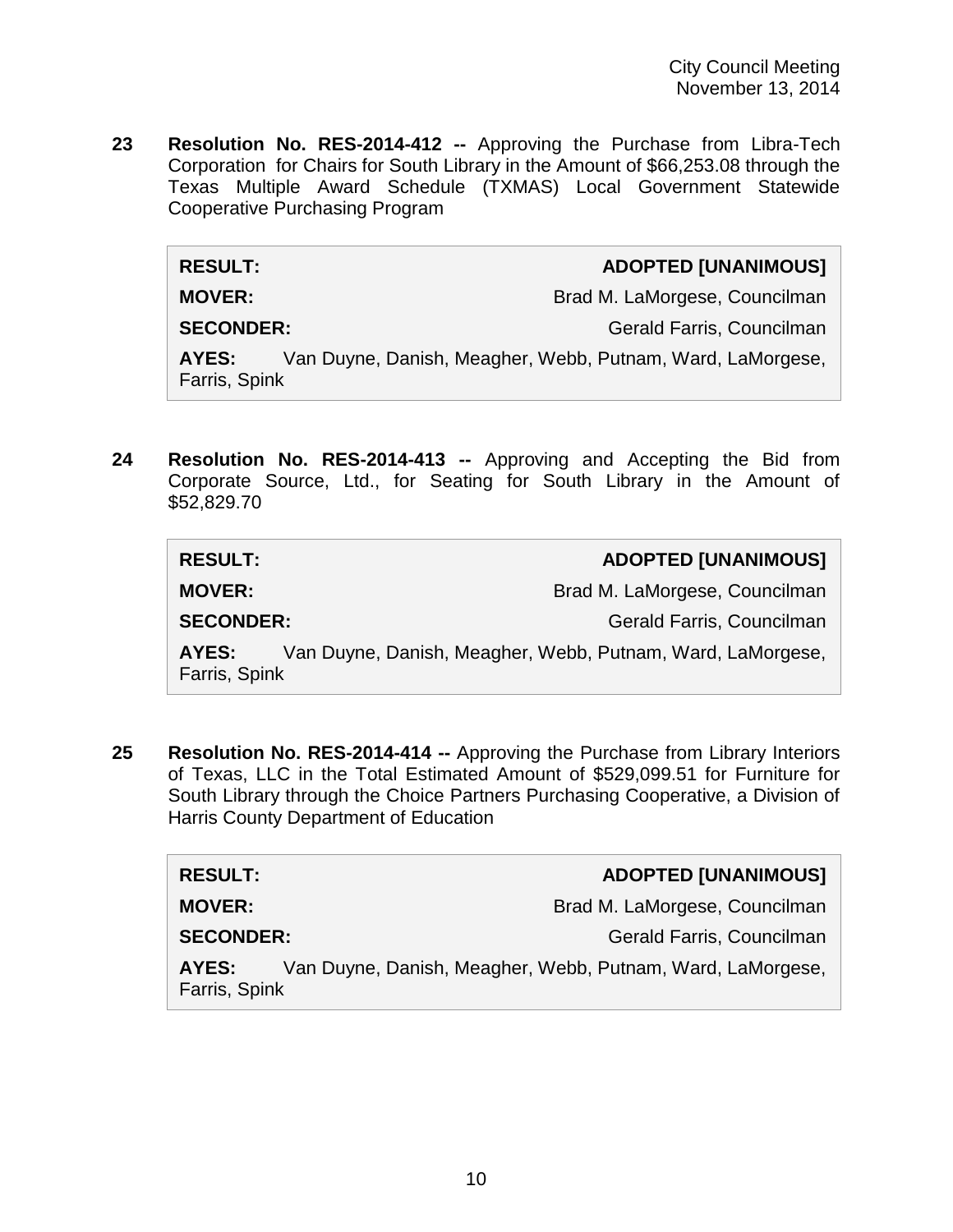**26 Resolution No. RES-2014-415 --** Approving the Purchase from LIAT, LLC in the Total Estimated Amount of \$229,522.07 for Furniture for South Library through the Cooperative Purchasing Network (TCPN)

| <b>RESULT:</b>   | <b>ADOPTED [UNANIMOUS]</b>    |
|------------------|-------------------------------|
| <b>MOVER:</b>    | Brad M. LaMorgese, Councilman |
| <b>SECONDER:</b> | Gerald Farris, Councilman     |

**AYES:** Van Duyne, Danish, Meagher, Webb, Putnam, Ward, LaMorgese, Farris, Spink

**27 Resolution No. RES-2014-416 --** Approving the Purchase from Plano Office Supply in the Total Estimated Amount of \$74,733.66 for Furniture for South Library through the Tarrant County Interlocal Cooperative Purchasing Program

| <b>RESULT:</b>         | <b>ADOPTED [UNANIMOUS]</b>                                 |
|------------------------|------------------------------------------------------------|
| <b>MOVER:</b>          | Brad M. LaMorgese, Councilman                              |
| <b>SECONDER:</b>       | Gerald Farris, Councilman                                  |
| AYES:<br>Farris, Spink | Van Duyne, Danish, Meagher, Webb, Putnam, Ward, LaMorgese, |

**28 Resolution No. RES-2014-417 --** Awarding a Contract to Boyd Construction Services, LLC, in the Amount of \$216,593.35, for the Northgate Park Project Concrete Installation

| <b>RESULT:</b>         | <b>ADOPTED [UNANIMOUS]</b>                                 |
|------------------------|------------------------------------------------------------|
| <b>MOVER:</b>          | Brad M. LaMorgese, Councilman                              |
| <b>SECONDER:</b>       | Gerald Farris, Councilman                                  |
| AYES:<br>Farris, Spink | Van Duyne, Danish, Meagher, Webb, Putnam, Ward, LaMorgese, |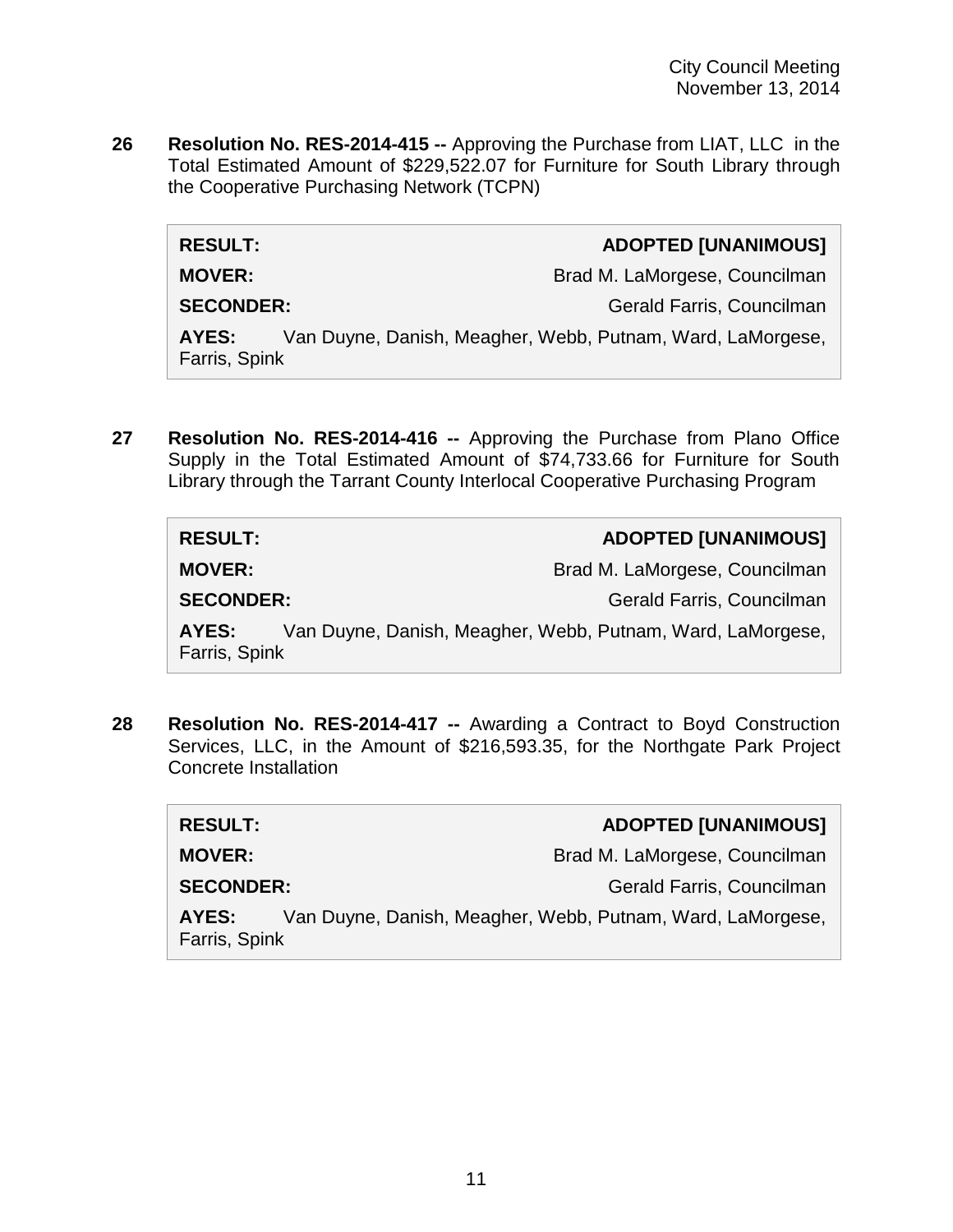**29 Resolution No. RES-2014-418 --** Approving the Purchase from the Playwell Group for Playground Equipment and Play Surface for Northgate Park and the Installation of Same by Playworld, Inc., in the Total Estimated Amount of \$64,821.86 through the State of Texas Local Government Statewide Cooperative Purchasing Program Administered by the Texas Association of School Boards (The BuyBoard Program)

City staff has requested this item be postponed to the December 11, 2014 council meeting.

#### **RESULT: POSTPONED [UNANIMOUS] Next: 12/11/2014 7:00 PM**

**MOVER:** Brad M. LaMorgese, Councilman Brad M. LaMorgese, Councilman

**SECONDER:** Gerald Farris, Councilman

**AYES:** Van Duyne, Danish, Meagher, Webb, Putnam, Ward, LaMorgese, Farris, Spink

**30 Resolution No. RES-2014-419 --** Approving a Professional Services Agreement Between the City of Irving and Kimley-Horn and Associates, Inc., In The Total Estimated Amount of \$312,505.00 for the Development of an Advanced Traffic Management System (ATMS) Communication Master Plan

| <b>RESULT:</b>   | <b>ADOPTED [UNANIMOUS]</b>                                 |
|------------------|------------------------------------------------------------|
| <b>MOVER:</b>    | Brad M. LaMorgese, Councilman                              |
| <b>SECONDER:</b> | Gerald Farris, Councilman                                  |
| AYES:            | Van Duyne, Danish, Meagher, Webb, Putnam, Ward, LaMorgese, |
| Farris, Spink    |                                                            |

**31 Resolution No. RES-2014-420 --** Renewing the Annual Contract with HD Supply Waterworks, LTD, in the Total Estimated Amount of \$189,811.08 for Brass **Fittings** 

| <b>RESULT:</b>                                                                       | <b>ADOPTED [UNANIMOUS]</b>    |
|--------------------------------------------------------------------------------------|-------------------------------|
| <b>MOVER:</b>                                                                        | Brad M. LaMorgese, Councilman |
| <b>SECONDER:</b>                                                                     | Gerald Farris, Councilman     |
| Van Duyne, Danish, Meagher, Webb, Putnam, Ward, LaMorgese,<br>AYES:<br>Farris, Spink |                               |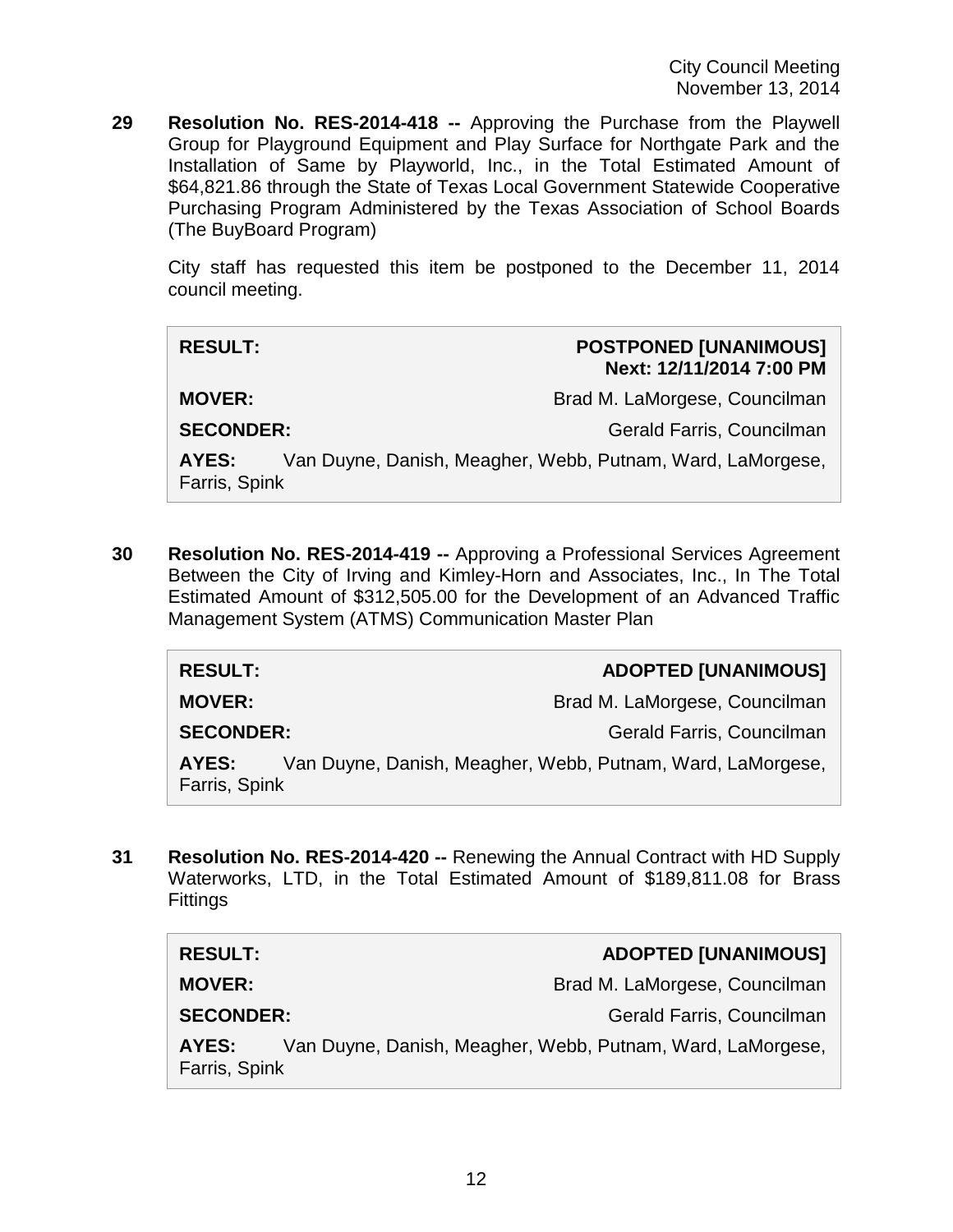**32 Resolution No. RES-2014-421 --** Approving As-Needed Purchases of Unleaded and Diesel Fuels from Martin Eagle Oil Company, Inc., and Bio-Diesel Fuels from Douglas Distributing, in the Total Estimated Amount of \$1,481,731.00 through the Tarrant County Interlocal Cooperative Purchasing Program

#### **RESULT: ADOPTED [UNANIMOUS]**

**MOVER:** Brad M. LaMorgese, Councilman

**SECONDER:** Gerald Farris, Councilman

**AYES:** Van Duyne, Danish, Meagher, Webb, Putnam, Ward, LaMorgese, Farris, Spink

**33 Resolution No. RES-2014-422 --** Renewing the Annual Contract with Evelyn's Professional Janitorial Services, Inc., in the Total Estimated Amount of \$76,245.00 for Custodial Maintenance Service for the Irving Arts Center

| <b>RESULT:</b>                                                                       | <b>ADOPTED [UNANIMOUS]</b>    |
|--------------------------------------------------------------------------------------|-------------------------------|
| <b>MOVER:</b>                                                                        | Brad M. LaMorgese, Councilman |
| <b>SECONDER:</b>                                                                     | Gerald Farris, Councilman     |
| Van Duyne, Danish, Meagher, Webb, Putnam, Ward, LaMorgese,<br>AYES:<br>Farris, Spink |                               |

**34 Ordinance No. ORD-2014-9639 --** Authorizing the Partial Abandonment of a Public Utility Easement at 1400 West Pioneer Drive

| <b>RESULT:</b>         | <b>ADOPTED [UNANIMOUS]</b>                                 |
|------------------------|------------------------------------------------------------|
| <b>MOVER:</b>          | Brad M. LaMorgese, Councilman                              |
| <b>SECONDER:</b>       | Gerald Farris, Councilman                                  |
| AYES:<br>Farris, Spink | Van Duyne, Danish, Meagher, Webb, Putnam, Ward, LaMorgese, |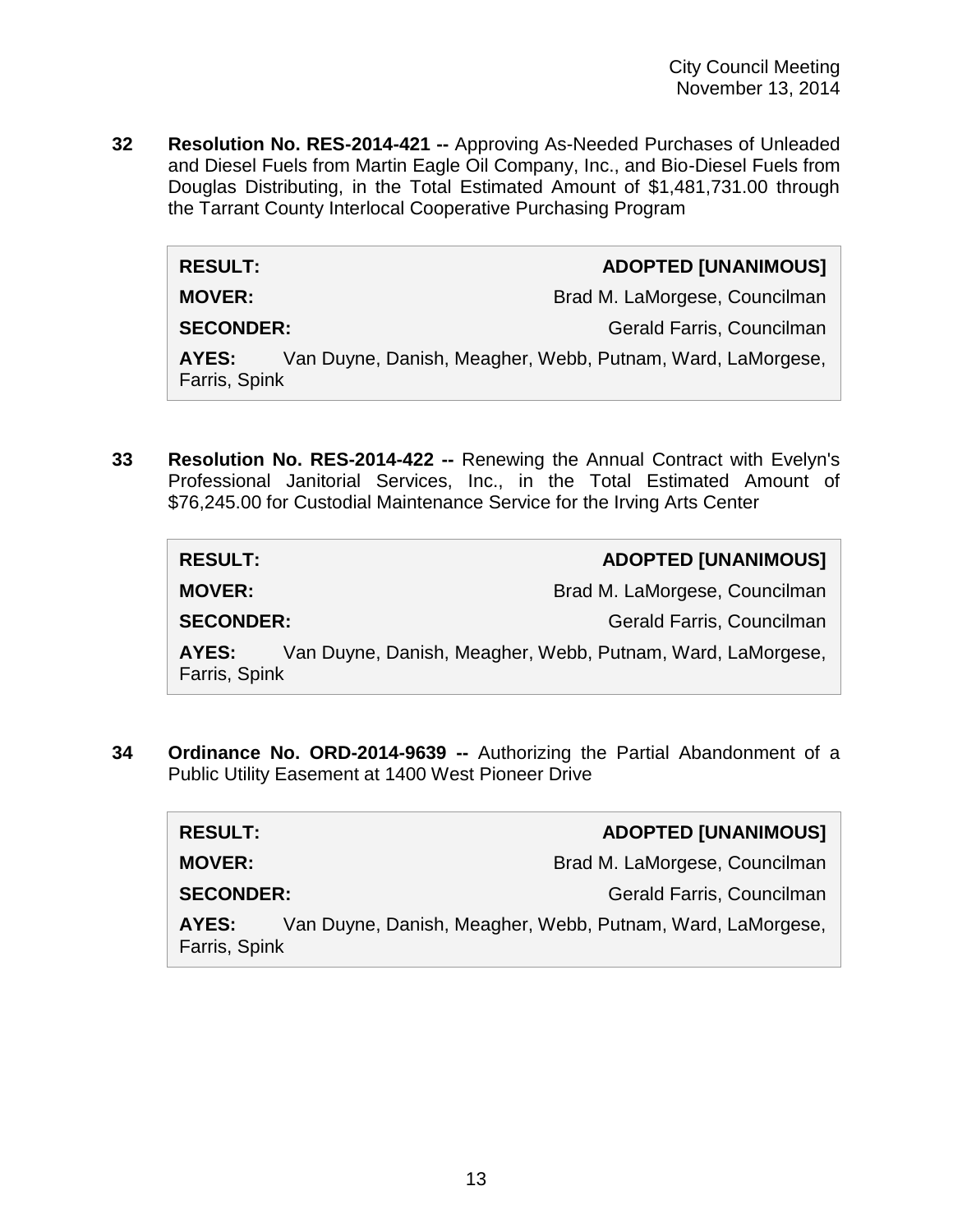## **INDIVIDUAL CONSIDERATION**

**35 Ordinance No. ORD-2014-9640 --** Approving Annually Repeating Annuity Increases at Thirty Percent (30%) of the Consumer Price Index for Retirees and Beneficiaries of Retirees of the City of Irving Under the Act Governing the Texas Municipal Retirement System in the Total Estimated Amount of \$3.1 Million and Establishing Effective Date

Mayor Van Duyne opened the public hearing at approximately 7:37 p.m.

No one signed up to speak on this item at tonight's meeting.

Mayor Van Duyne closed the public hearing at approximately 7:37 p.m.

Motioned by Councilman Farris, seconded by Councilman Spink to Approve an Ordinance for Annually Repeating Annuity Increases at Thirty Percent (30%) of the Consumer Price Index for Retirees and Beneficiaries of Retirees of the City of Irving Under the Act Governing the Texas Municipal Retirement System in the Total Estimated Amount of \$3.1 Million and Establishing Effective Date

Motion approved 8-0-1.

Councilmember(s) abstaining to this motion include: Councilman Putnam

| <b>RESULT:</b>                                                         | <b>ADOPTED</b> [8-0-1]    |
|------------------------------------------------------------------------|---------------------------|
| <b>MOVER:</b>                                                          | Gerald Farris, Councilman |
| <b>SECONDER:</b>                                                       | Thomas Spink, Councilman  |
| AYES: Van Duyne, Danish, Meagher, Webb, Ward, LaMorgese, Farris, Spink |                           |
| <b>ABSTAIN:</b>                                                        | Joe Putnam                |

**36 Resolution No. RES-2014-423 --** Approving First Amended and Restated Reimbursement Agreement in an Amount Not to Exceed \$44,000,000 with ARK Group of Irving, Inc., for Capital Infrastructure Improvements Within Tax Increment Reinvestment Zone No. One

Mayor Van Duyne opened the public hearing at approximately 7:37 p.m.

No one signed up to speak on this item at tonight's meeting.

Mayor Van Duyne closed the public hearing at approximately 7:38 p.m.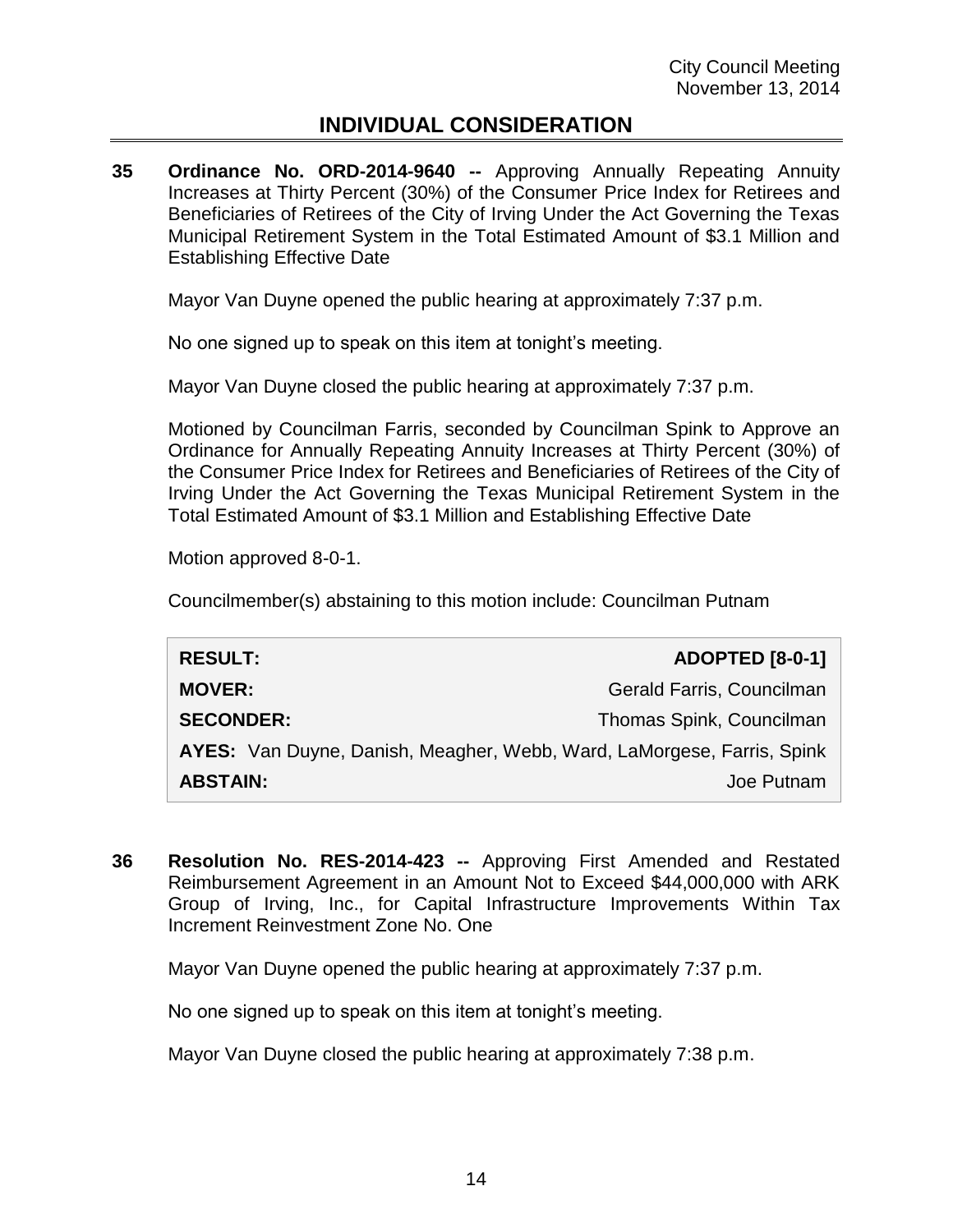Motioned by Councilman Ward, seconded by Councilman Spink to postpone this resolution to the December 11, 2104 council meeting.

Motion approved 5-4.

Councilmember(s) voting in favor of this motion include: Mayor Van Duyne, Councilmen Ward, LaMorgese, Farris and Spink

Councilmember(s) voting in opposition of this motion include: Councilmen Danish, Meagher, Putnam and Webb.

| <b>RESULT:</b>   | <b>POSTPONED [5 TO 4]</b><br>Next: 12/11/2014 7:00 PM  |
|------------------|--------------------------------------------------------|
| <b>MOVER:</b>    | Oscar Ward, Councilman                                 |
| <b>SECONDER:</b> | Thomas Spink, Councilman                               |
| AYES:            | Van Duyne, Ward, LaMorgese, Farris, Spink              |
| <b>NAYS:</b>     | John C. Danish, Allan Meagher, Dennis Webb, Joe Putnam |

**37 Resolution No. RES-2014-393 --** Amending City Council Rules of Procedure Including Establishing Rules Relating to Council Committees (Postponed from October 23, 2014)

Mayor Van Duyne opened the public hearing at approximately 7:39 p.m.

No one signed up to speak on this item at tonight's meeting.

Mayor Van Duyne closed the public hearing at approximately 7:39 p.m.

Motioned by Councilman Danish, seconded by Councilman LaMorgese to Approve a Resolution Amending City Council Rules of Procedure Including Establishing Rules Relating to Council Committees (Postponed from October 23, 2014)

Motion approved 8-1

Councilmember(s) voting in opposition of this motion include: Councilman Farris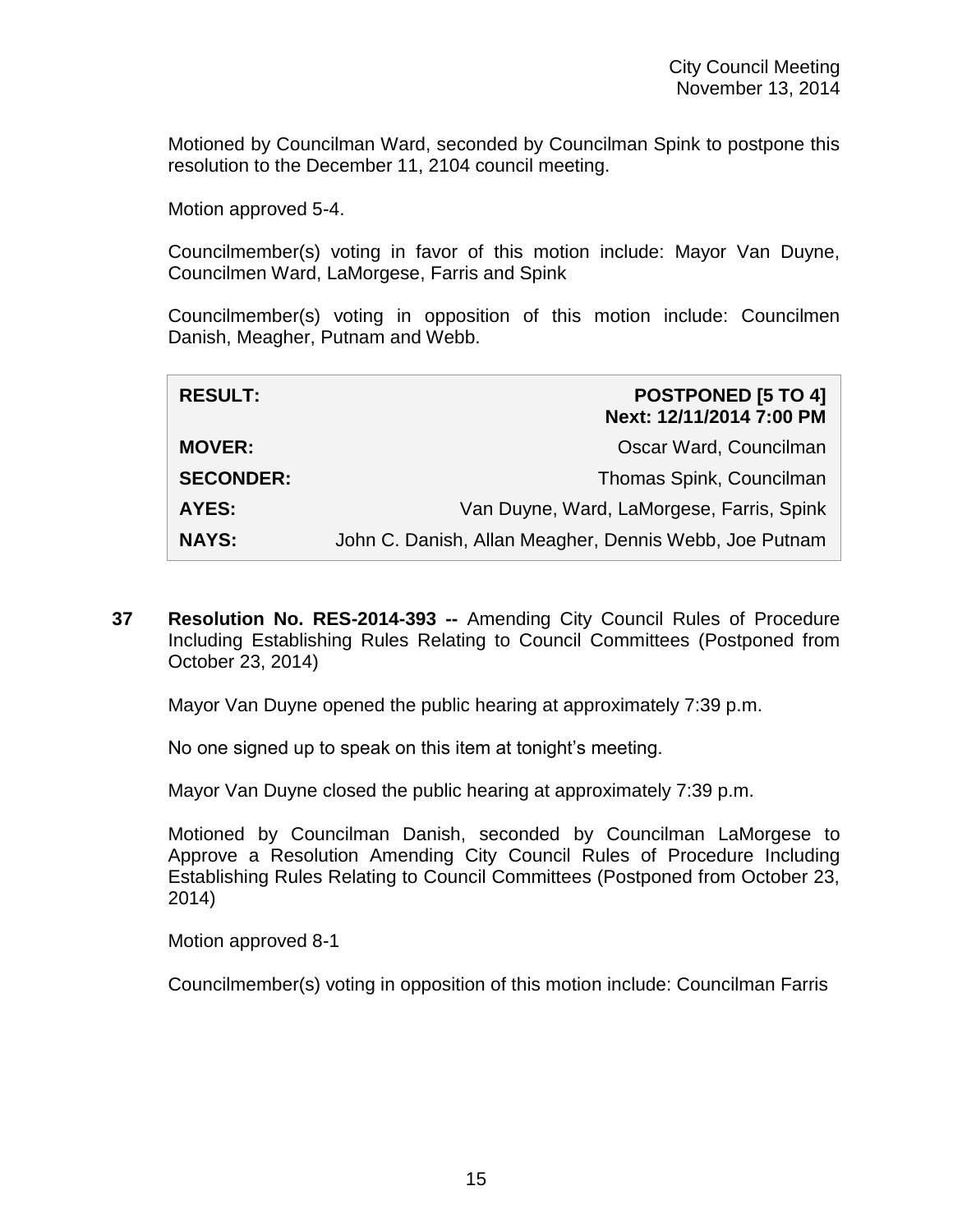| <b>RESULT:</b>   | ADOPTED [8 TO 1]                                           |
|------------------|------------------------------------------------------------|
| <b>MOVER:</b>    | John C. Danish, Councilman                                 |
| <b>SECONDER:</b> | Brad M. LaMorgese, Councilman                              |
| AYES:<br>Spink   | Van Duyne, Danish, Meagher, Webb, Putnam, Ward, LaMorgese, |
| <b>NAYS:</b>     | <b>Gerald Farris</b>                                       |

## **ZONING CASES AND COMPANION ITEMS**

**38 Ordinance No. ORD-2014-9641 --** Zoning Case #ZC14-0057 - Amending the Comprehensive Plan to Change the Recommended Land Use from Neighborhood Enhancement Zone to Commercial and Granting S-P-1 (Detailed Site Plan) for C-C (Community Commercial) Uses - Approximately 2.1 Acres Located at 620, 702 and 708 South Irving Heights Drive - 702 Irving Heights, LLC, Owner/Applicant

Mayor Van Duyne opened the public hearing at approximately 7:40 p.m.

No one signed up to speak on this item at tonight's meeting.

Mayor Van Duyne closed the public hearing at approximately 7:40 p.m.

Motioned by Councilman Danish, seconded by Councilman Ward to Approve Zoning Case #ZC14-0057 - an Ordinance Amending the Comprehensive Plan to Change the Recommended Land Use from Neighborhood Enhancement Zone to Commercial and Granting S-P-1 (Detailed Site Plan) for C-C (Community Commercial) Uses - Approximately 2.1 Acres Located at 620, 702 and 708 South Irving Heights Drive - 702 Irving Heights, LLC, Owner/Applicant

Motion approved 9-0

### **RESULT: ADOPTED [UNANIMOUS]**

**MOVER:** John C. Danish, Councilman

**SECONDER:** CONDER: COUNCILLE CONDER: COUNCILLE CONDER: COUNCIL

**AYES:** Van Duyne, Danish, Meagher, Webb, Putnam, Ward, LaMorgese, Farris, Spink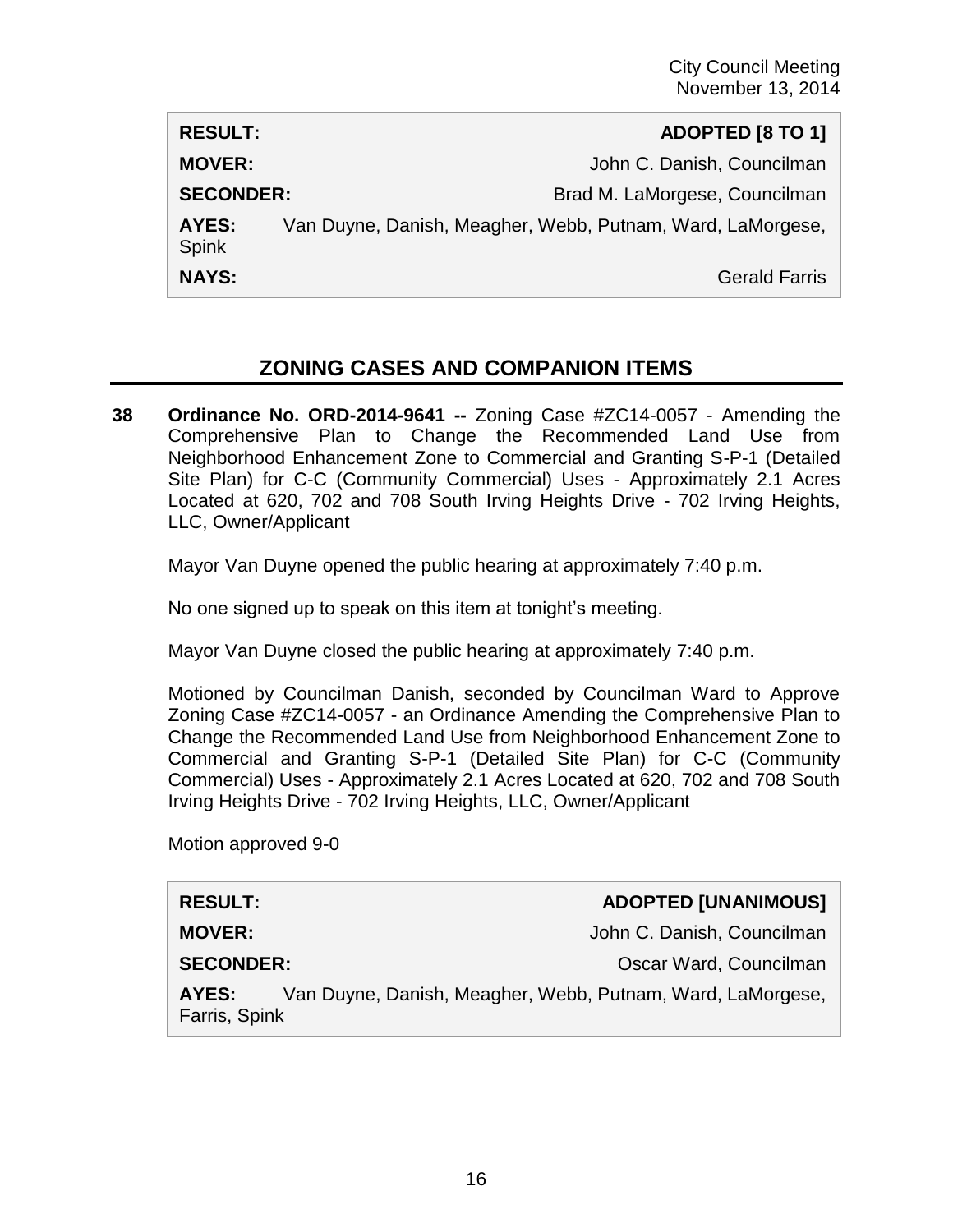**39 Ordinance No. ORD-2014-9642 --** Zoning Case #ZC14-0063 - Granting S-P-1 (Detailed Site Plan) for ML-20 (Light Industrial) Uses - Approximately 0.42 Acres Located at 1426 and 1430 North Belt Line Road - Beltline Auto Body and Repair, Applicant/Owner

Mayor Van Duyne opened the public hearing at approximately 7:40 p.m.

No one signed up to speak on this item at tonight's meeting.

Mayor Van Duyne closed the public hearing at approximately 7:40 p.m.

Motioned by Councilman LaMorgese, seconded by Councilman Farris to Approve Zoning Case #ZC14-0063 - an Ordinance Granting S-P-1 (Detailed Site Plan) for ML-20 (Light Industrial) Uses - Approximately 0.42 Acres Located at 1426 and 1430 North Belt Line Road - Beltline Auto Body and Repair, Applicant/Owner

Motion approved 9-0

| <b>RESULT:</b>                                                                       | <b>ADOPTED [UNANIMOUS]</b>    |
|--------------------------------------------------------------------------------------|-------------------------------|
| <b>MOVER:</b>                                                                        | Brad M. LaMorgese, Councilman |
| <b>SECONDER:</b>                                                                     | Gerald Farris, Councilman     |
| Van Duyne, Danish, Meagher, Webb, Putnam, Ward, LaMorgese,<br>AYES:<br>Farris, Spink |                               |

**40 Ordinance No. ORD-2014-9643 --** Zoning Case #ZC14-0064 - Granting S-P-1 (Detailed Site Plan) for R-AB (Restaurant with the Accessory Use of the Sale of Alcoholic Beverages for On-Premises Consumption) Uses with a Variance to the Distance Separation Requirements from a Church - Approximately 3,435 Square Feet Located at 100 East Irving Boulevard - Big State Fountain Grill, Inc., Applicant - NIEMCO Properties Inc., LLC, Owner

Mayor Van Duyne opened the public hearing at approximately 7:41 p.m.

The following individual(s) signed up to speak in support of this item: Rick Fairless, 1425 Cottonwood Valley Ct., Irving, TX Susan Fairless, 1425 Cottonwood Valley Ct., Irving, TX

Mayor Van Duyne closed the public hearing at approximately 7:41 p.m.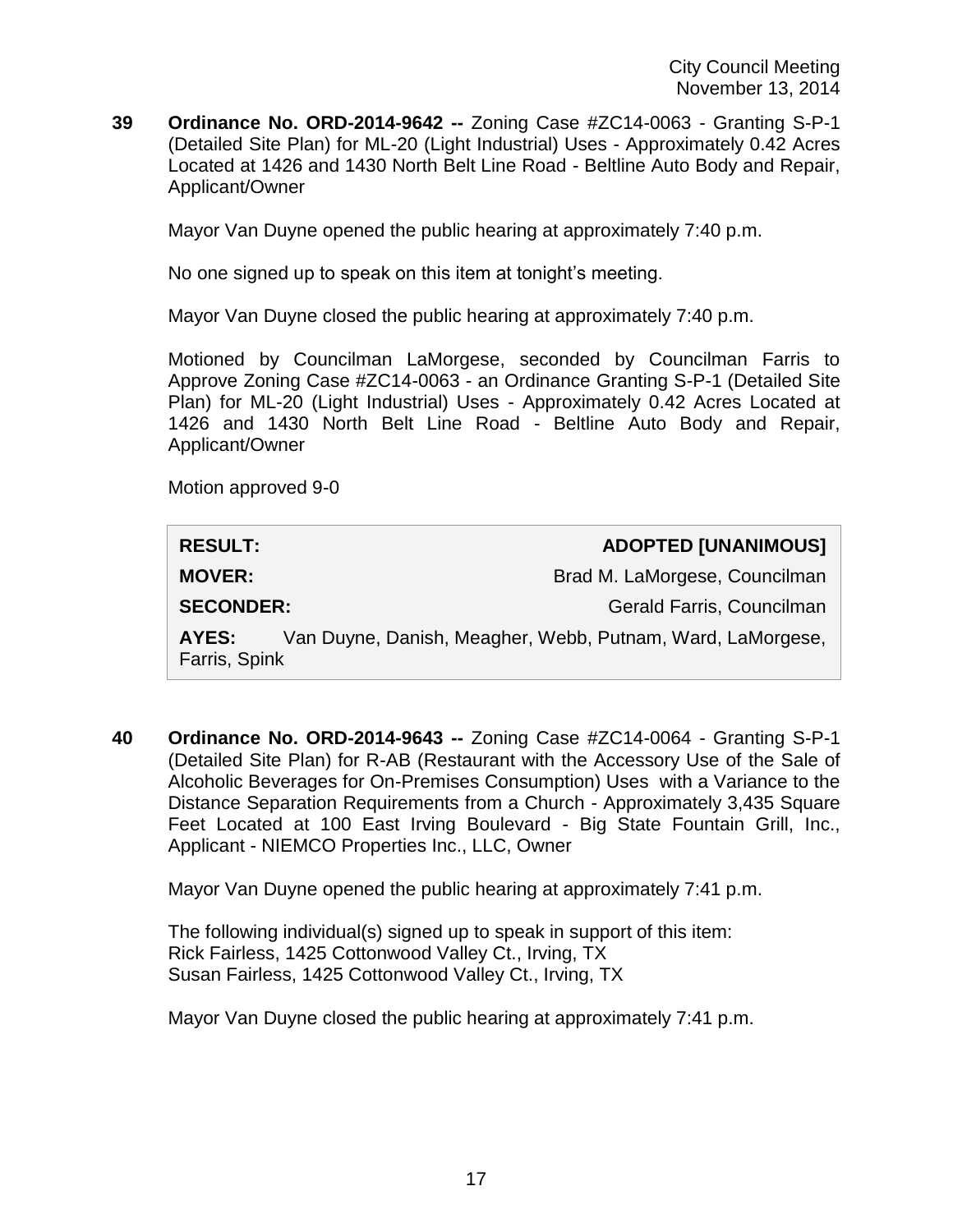Motioned by Councilman Meagher, seconded by Councilman Danish to Approve Zoning Case #ZC14-0064 - an Ordinance Granting S-P-1 (Detailed Site Plan) for R-AB (Restaurant with the Accessory Use of the Sale of Alcoholic Beverages for On-Premises Consumption) Uses with a Variance to the Distance Separation Requirements from a Church - Approximately 3,435 Square Feet Located at 100 East Irving Boulevard - Big State Fountain Grill, Inc., Applicant - NIEMCO Properties Inc., LLC, Owner

Motion approved 8-1

Councilmember(s) voting in opposition of this motion include: Councilman Farris

| <b>RESULT:</b>               | ADOPTED [8 TO 1]                                           |
|------------------------------|------------------------------------------------------------|
| <b>MOVER:</b>                | Allan Meagher, Councilman                                  |
| <b>SECONDER:</b>             | John C. Danish, Councilman                                 |
| <b>AYES:</b><br><b>Spink</b> | Van Duyne, Danish, Meagher, Webb, Putnam, Ward, LaMorgese, |
| <b>NAYS:</b>                 | <b>Gerald Farris</b>                                       |

## **APPOINTMENTS AND REPORTS**

**41 Resolution No. RES-2014-424 --** Annual Appointments to Boards, Commissions, and Committees, to Fill Two-Year Terms and Various Unexpired Terms

Motioned by Councilman Farris, seconded by Councilman Danish to Approve a Resolution of the Annual Appointments to Boards, Commissions, and Committees, to Fill Two-Year Terms and Various Unexpired Terms

Irving Advisory Committee on Disabilities to reappoint:

Marcia Pulich, Place 4 Laura Holmes, Place 6 Bob Davies, Place 10

and appoint:

Bakarra Jackson, Place 2 Patti Khan, Place 8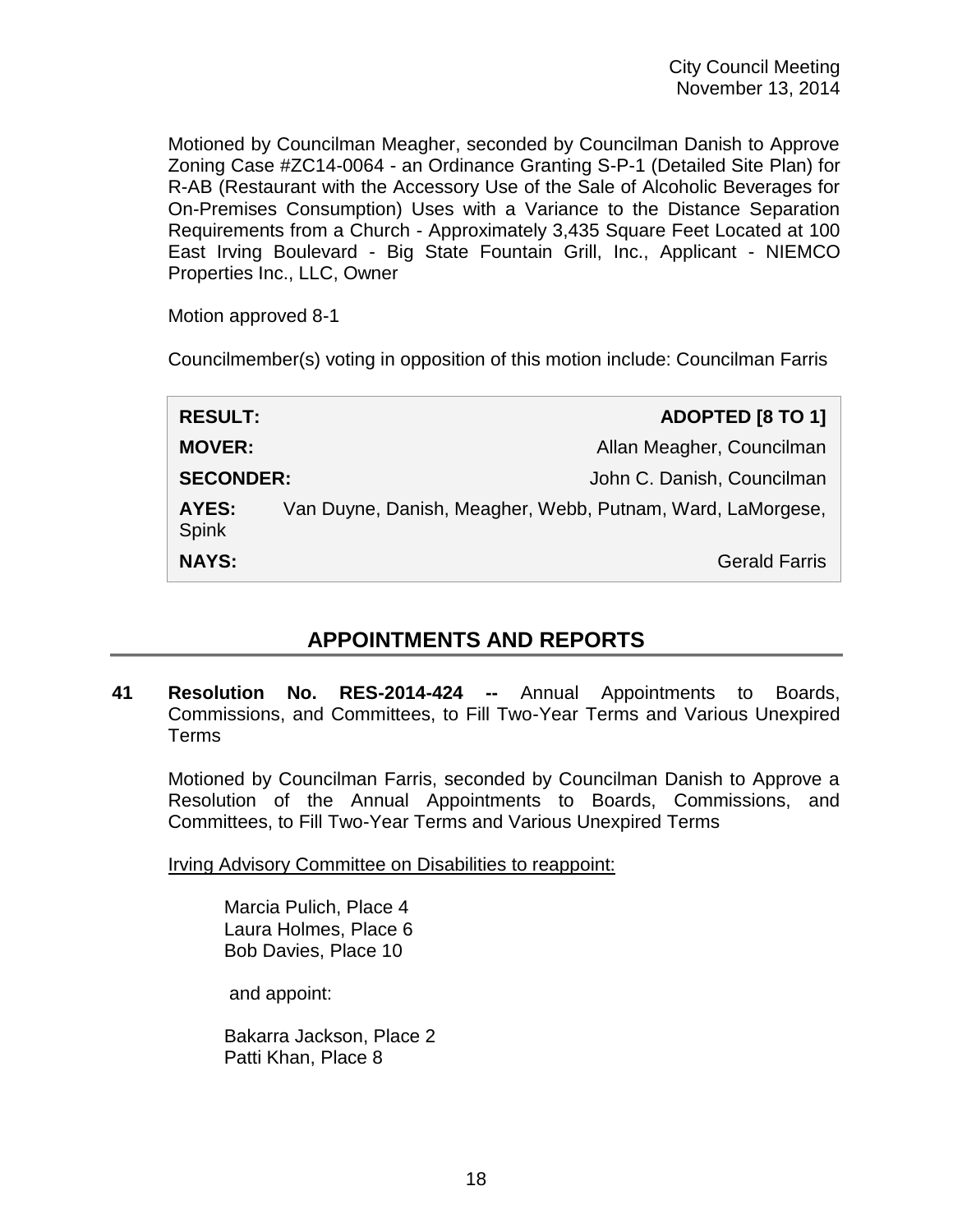#### Irving Animal Services Advisory Committee to reappoint:

Monica Diaz-Melendez, Place 4 Kate Mayo, Place 6

and appoint:

Ann Barnes, Place 2

#### Irving Arts Board to reappoint:

Francesca Funk, Place 4 Elaine Niemeier, Place 6 Richard Stewart, Place 10

and appoint:

Judy Pierson, Place 2 Victoria Walusimbi, Place 8

and appoint to a term expiring November 2015:

Kenny Chavez, Place 1

#### Irving Board of Health to reappoint:

Michael Chiu, Place 2 Stephen Schellenberg, Place 4 Keith Lepak, Place 8

and appoint:

Helen Ramey, Place 6

#### Building and Standards Commission to reappoint:

Michael Havens, Place 2 Rennener Lorica, Place 4 Kalil Mohamed, Place 2 (Alternate) Paul Singh, Place 4 (Alternate)

Construction Board of Appeals to appoint:

Johnny Loza, Place 2 Charles Parham, Place 6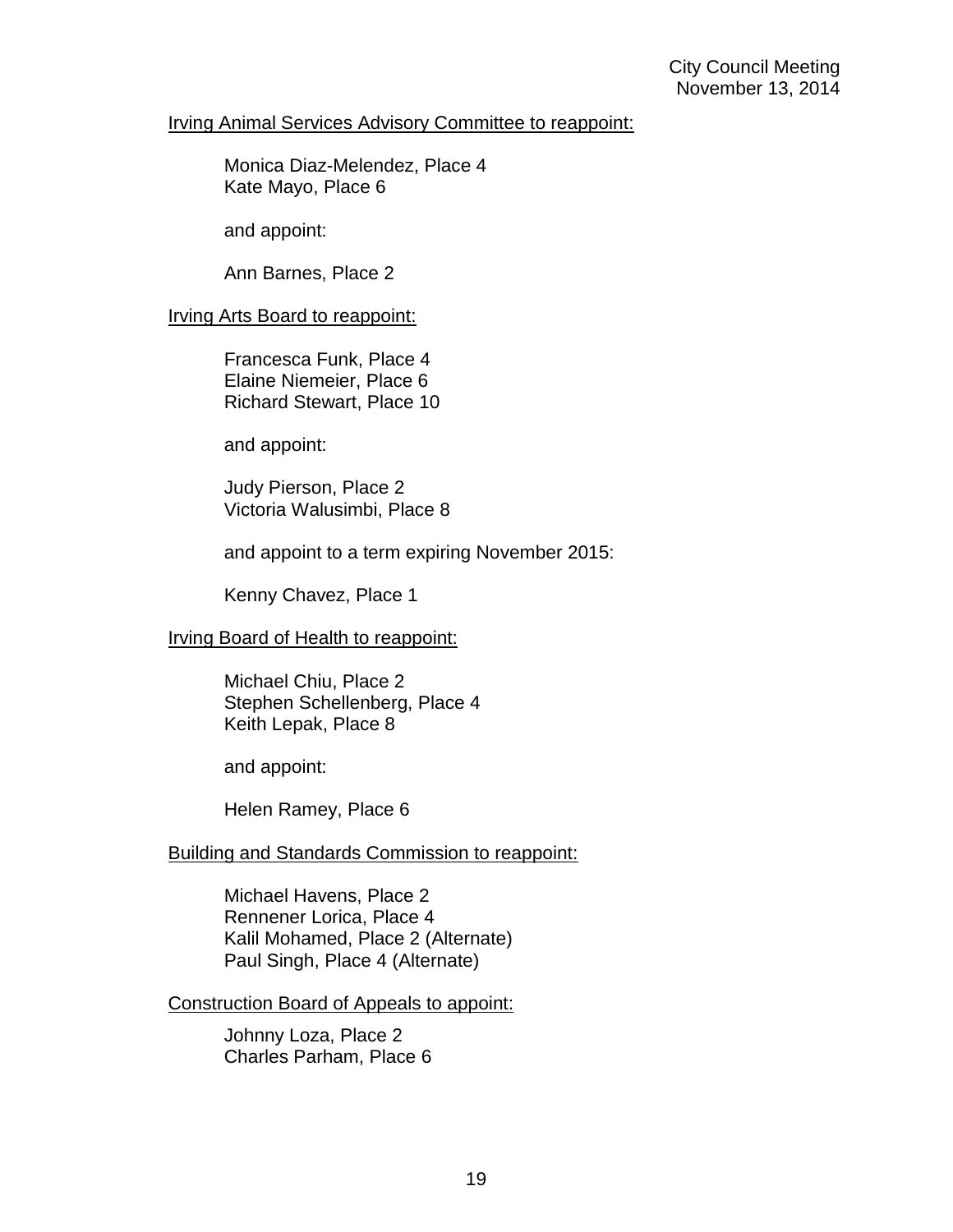#### Irving Convention and Visitors Bureau Board of Directors to reappoint:

Ron Mathai, Place 2 Debbi Haacke, Place 8 Bob Bula, Place 10 Greg Malcolm, Place 12 Dan Matkin, Past ICVB Board Member (Nonvoting)

and appoint:

Joe Philipp, Place 4 Jo-Ann Bresowar, Place 6

and appoint to terms expiring November 2015:

Clementine Lear, Place 3 Richard Lindsey, Place 7

#### Board of Directors of the Dallas County Flood Control District No. 1 to reappoint to a term expiring August 2016:

Donna Leipsic

#### Green Advisory Board to reappoint:

Arnold Martin, Place 2 Terry Shultz, Place 4 Steve Rainwater, Place 8 Kim Limberg, Place 10 Johnnie Pegues, Place 12

and appoint:

Raed Sbeit, Place 6 Gray Huey, Place 14

and appoint to a term expiring November 2015:

Sandy Bauman, Place 13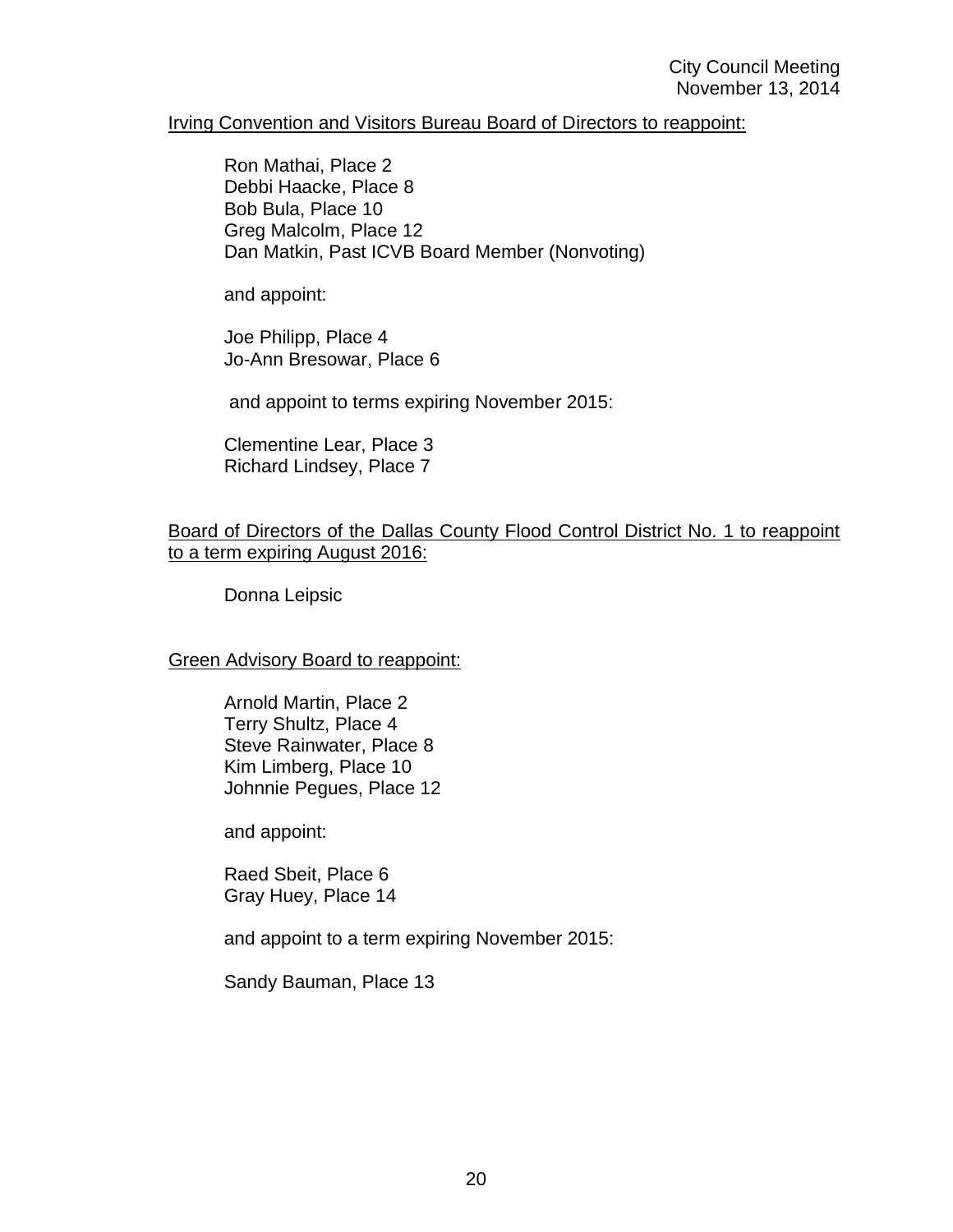#### Housing and Human Services Board to reappoint:

Antwon Wimbish, Place 4 Yolanda Carroll, Place 6 Wende Burton, Place 8

and appoint:

Alfonso Gonzalez, Place 2

and appoint to a term expiring November 2015:

Patrick Harrison, Place 9

### Irving Library Board to reappoint:

Virginia Meler, Place 4 Mary Moorman, Place 6 Martha Watson, Place 8

and appoint:

Judith Hannan, Place 2

### Irving Museum Board to reappoint:

Shirley Chowritmootoo, Place 4

and appoint:

Becky Lourias, Place 2 Larnita Norris, Place 6 Thomas Baggett Jr., Place 8

and appoint to a term expiring November 2015:

Thomas Cross, Place 3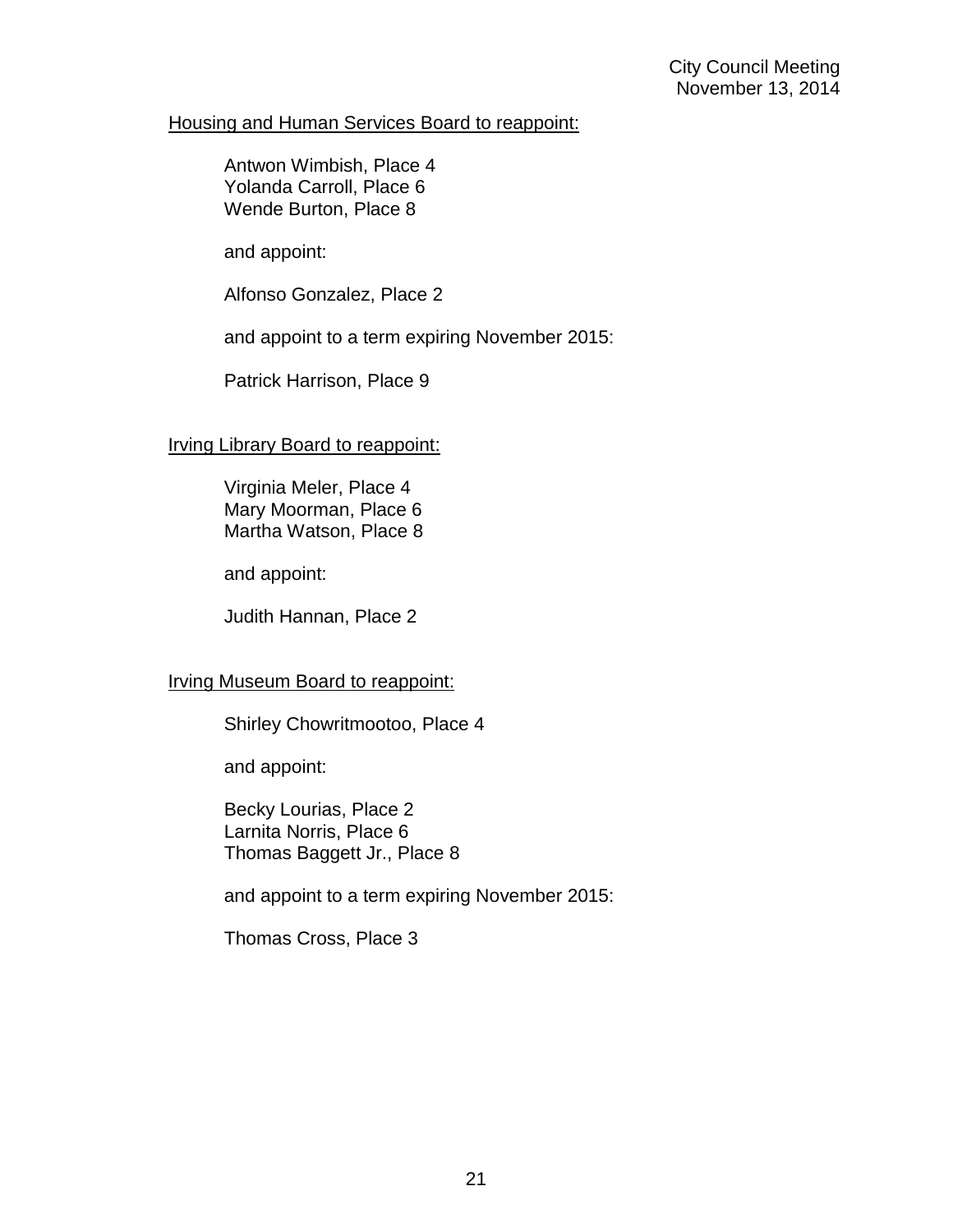#### Parks and Recreation Board to reappoint:

J. Fitzmaurice Boyle, Place 6

and appoint:

James D. Stewart, Place 2 Carire Donaldson, Place 4 David Bigham, Place 8

### Planning and Zoning Commission to reappoint:

Chris Allen, Place 1 Dan Niemeier, Place 2 Sushil Patel, Place 3 Robert LaRose, Place 4

### Youth Council to reappoint:

Paula Parks, Place 6

and appoint:

Dameka Redic, Place 2 Demetria Howard-Watkins, Place 4

and appoint to a term expiring November 2015:

Scott Pagliaccio, Place 3

### Zoning Board of Adjustments and Appeals to reappoint:

Sheila Maness John Threadgill (Alternate)

and appoint:

James Van Aernam Mohammad Hossain (Alternate)

and appoint to a term expiring November 2015:

Jessica Hardy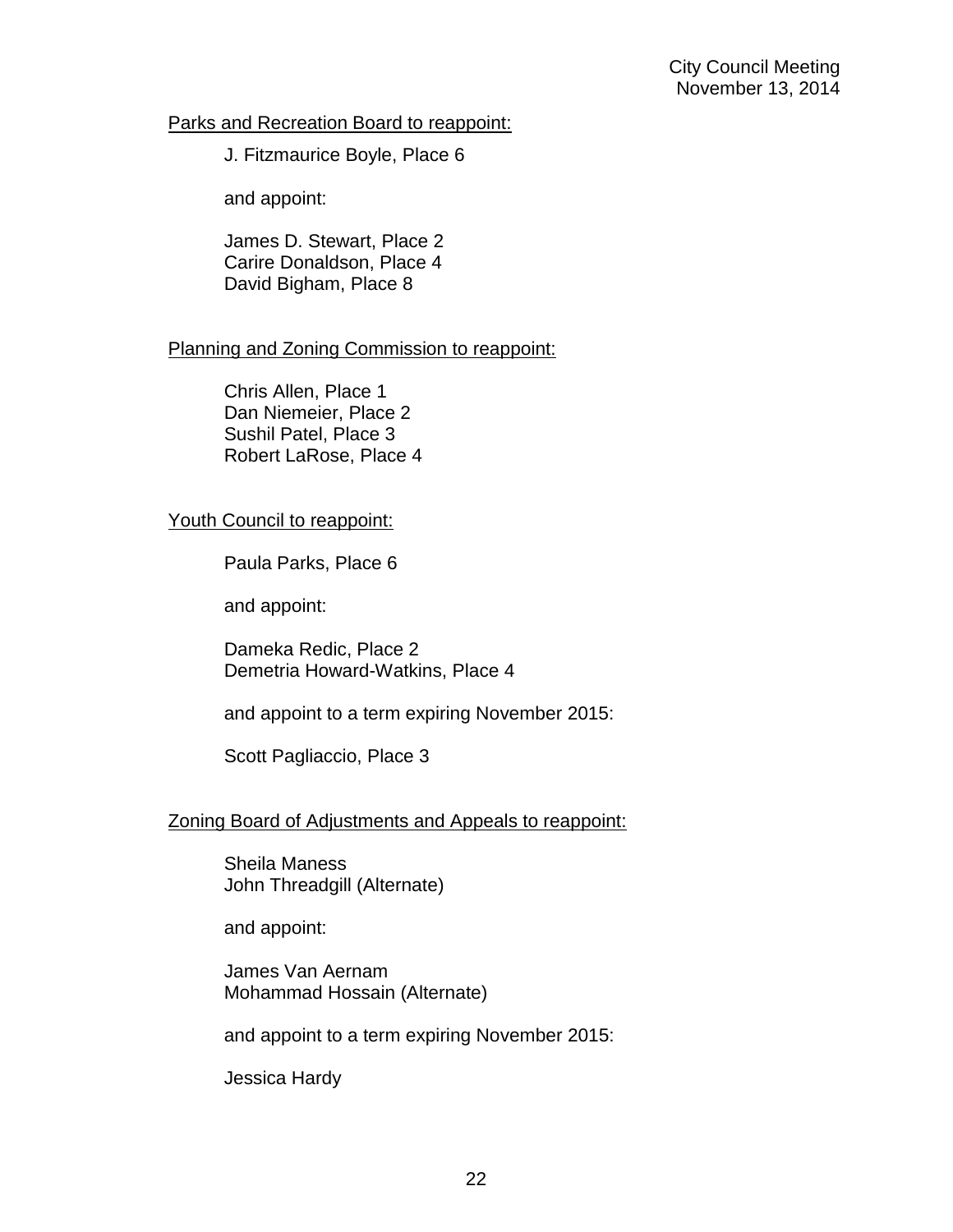Motion approved 9-0.

## **RESULT: ADOPTED [UNANIMOUS]**

**MOVER:** Gerald Farris, Councilman

**SECONDER:**  $John C. Danish, Councilman$ 

**AYES:** Van Duyne, Danish, Meagher, Webb, Putnam, Ward, LaMorgese, Farris, Spink

**42 Resolution No. RES-2014-425 --** Confirming the Reappointment of Benny Hayes by the City Manager as a Commissioner to Serve on the Fire Fighters' and Police Officers' Civil Service Commission to Fill a Three-Year Term Expiring November 2017

Motioned by Councilman Farris, seconded by Councilman Ward to Approve a Resolution Confirming the Reappointment of Benny Hayes by the City Manager as a Commissioner to Serve on the Fire Fighters' and Police Officers' Civil Service Commission to Fill a Three-Year Term Expiring November 2017

Motion approved 9-0.

| <b>RESULT:</b>         | <b>ADOPTED [UNANIMOUS]</b>                                 |
|------------------------|------------------------------------------------------------|
| <b>MOVER:</b>          | Gerald Farris, Councilman                                  |
| <b>SECONDER:</b>       | Oscar Ward, Councilman                                     |
| AYES:<br>Farris, Spink | Van Duyne, Danish, Meagher, Webb, Putnam, Ward, LaMorgese, |

## **43 Mayor's Report**

There was no mayor's report at tonight's meeting.

The Mayor and Council convened into Executive Session pursuant to Texas Local Government Code 551.071 at 7:56 p.m. to continue discussing legal advice on item 4 from yesterday's work session.